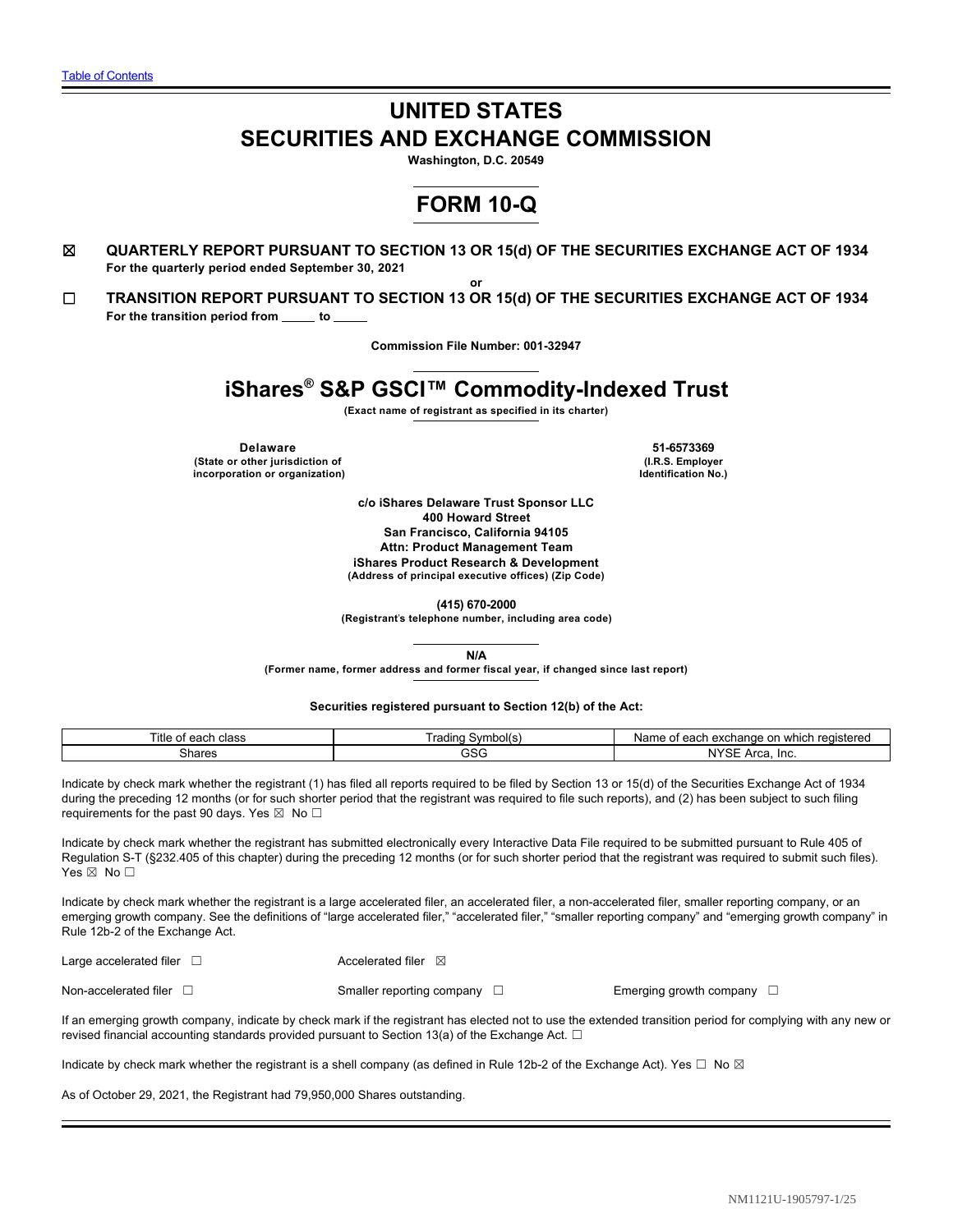# <span id="page-1-0"></span>**Table of Contents**

# **[PART I – FINANCIAL INFORMATION](#page-2-0)**

# **Page**

| Item 1.           | <b>Financial Statements (Unaudited)</b>                                                                  | $\overline{1}$  |
|-------------------|----------------------------------------------------------------------------------------------------------|-----------------|
|                   | Statements of Assets and Liabilities at September 30, 2021 and December 31, 2020                         | <u>1</u>        |
|                   | Statements of Operations for the three and nine months ended September 30, 2021 and 2020                 | $\overline{2}$  |
|                   | Statements of Changes in Net Assets for the three, six and nine months ended September 30, 2021 and 2020 | $\overline{3}$  |
|                   | Statements of Cash Flows for the nine months ended September 30, 2021 and 2020                           | $\overline{5}$  |
|                   | Schedules of Investments at September 30, 2021 and December 31, 2020                                     | $\underline{6}$ |
|                   | <b>Notes to Financial Statements</b>                                                                     | $\underline{8}$ |
| Item 2.           | Management's Discussion and Analysis of Financial Condition and Results of Operations                    | 13              |
| Item 3.           | <b>Quantitative and Qualitative Disclosures About Market Risk</b>                                        | 15              |
| Item 4.           | <b>Controls and Procedures</b>                                                                           | 15              |
|                   | <b>PART II - OTHER INFORMATION</b>                                                                       | <u>16</u>       |
| Item 1.           | <b>Legal Proceedings</b>                                                                                 | <u>16</u>       |
| Item 1A.          | <b>Risk Factors</b>                                                                                      | 16              |
| Item 2.           | Unregistered Sales of Equity Securities and Use of Proceeds                                              | 16              |
| Item 3.           | <b>Defaults Upon Senior Securities</b>                                                                   | <u>16</u>       |
| Item 4.           | <b>Mine Safety Disclosures</b>                                                                           | <u>16</u>       |
| Item 5.           | <b>Other Information</b>                                                                                 | 16              |
| Item 6.           | <b>Exhibits</b>                                                                                          | 17              |
| <b>SIGNATURES</b> |                                                                                                          | <u>18</u>       |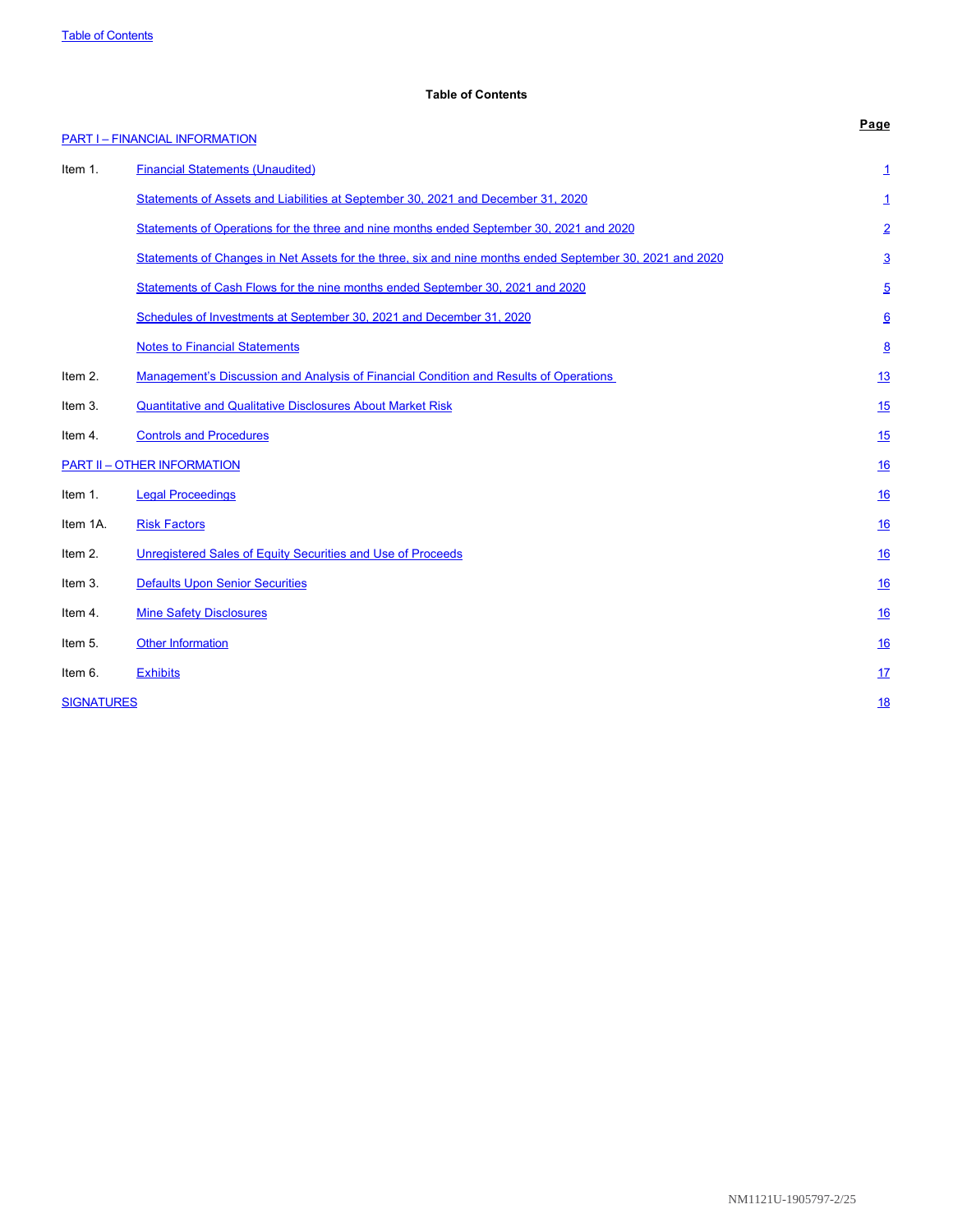# <span id="page-2-0"></span>**PART I** – **FINANCIAL INFORMATION**

# <span id="page-2-1"></span>**Item 1. Financial Statements**

# <span id="page-2-2"></span>**iShares S&P GSCI**™ **Commodity-Indexed Trust Statements of Assets and Liabilities (Unaudited)** At September 30, 2021 and December 31, 2020

|                                                                                      | September 30.<br>2021 |     | December 31,<br>2020 |
|--------------------------------------------------------------------------------------|-----------------------|-----|----------------------|
| <b>Assets</b>                                                                        |                       |     |                      |
| Cash                                                                                 | \$<br>13,627,637      | \$  | 20,622,531           |
| Short-term investments, at fair value <sup>(a)</sup>                                 | 1,249,725,359         |     | 772,677,694          |
| Short-term investments held at the broker (restricted), at fair value <sup>(b)</sup> | 48,196,963            |     | 42,290,413           |
| Receivable for variation margin on open futures contracts (Note 9)                   | 6,183,136             |     | 3,335,487            |
| <b>Total Assets</b>                                                                  | 1,317,733,095         |     | 838,926,125          |
|                                                                                      |                       |     |                      |
| <b>Liabilities</b>                                                                   |                       |     |                      |
| Sponsor's fees payable                                                               | 793,500               |     | 507,208              |
| Payable for capital shares redeemed                                                  |                       |     | 11,072,297           |
| <b>Total Liabilities</b>                                                             | 793,500               |     | 11,579,505           |
|                                                                                      |                       |     |                      |
| Commitments and contingent liabilities (Note 7)                                      |                       |     |                      |
|                                                                                      |                       |     |                      |
| <b>Net Assets</b>                                                                    | 1,316,939,595         | \$. | 827,346,620          |
|                                                                                      |                       |     |                      |
| Shares issued and outstanding <sup>(c)</sup>                                         | 78,100,000            |     | 67,250,000           |
| Net asset value per Share (Note 2G)                                                  | \$<br>16.86           | S   | 12.30                |

 $(a)$  Cost of short-term investments: \$1,249,728,095 and \$772,661,613, respectively.

(b) Cost of short-term investments held at the broker (restricted): \$48,196,302 and \$42,287,936, respectively.

(c) No par value, unlimited amount authorized.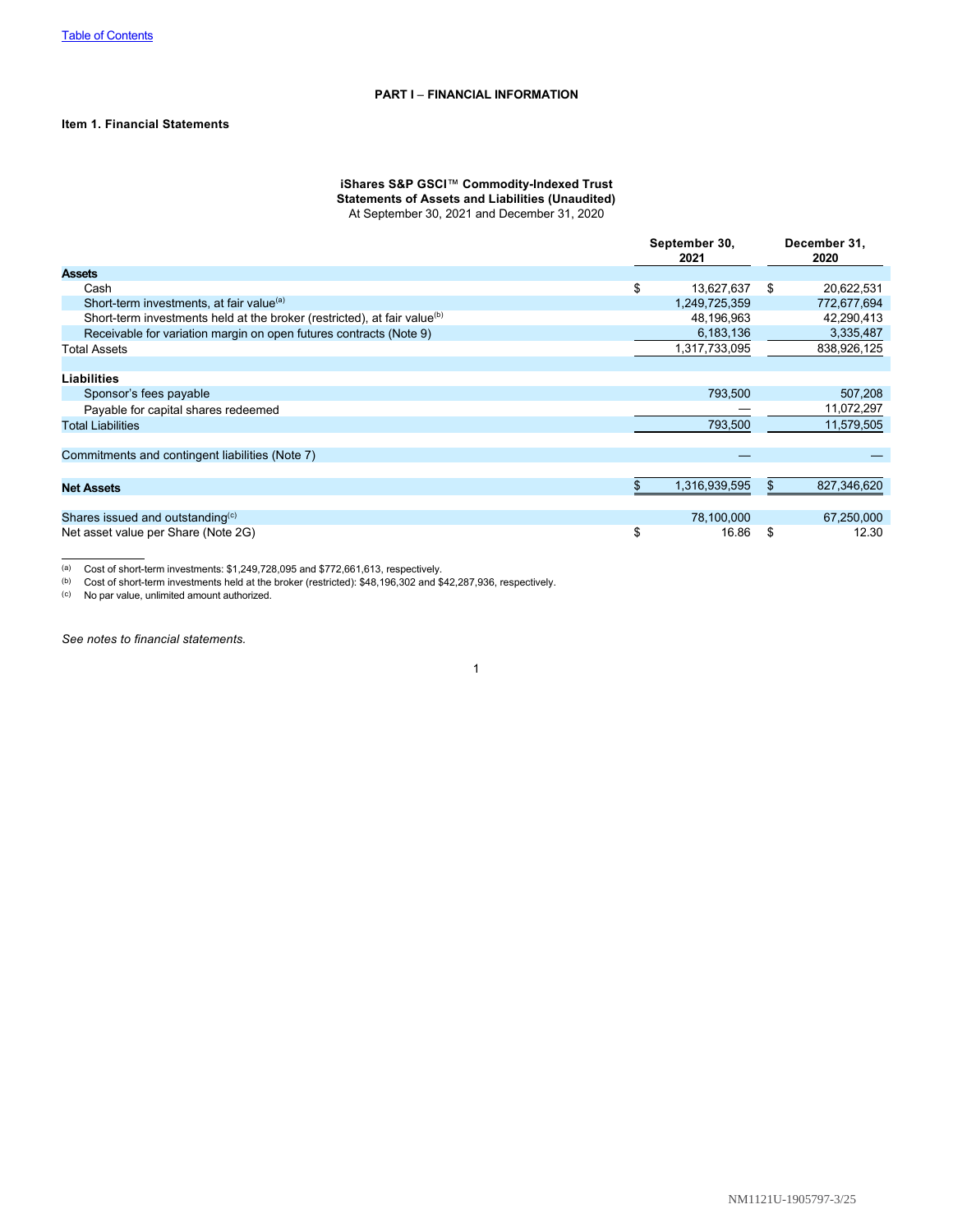# <span id="page-3-0"></span>**iShares S&P GSCI**™ **Commodity-Indexed Trust Statements of Operations (Unaudited)**

For the three and nine months ended September 30, 2021 and 2020

|                                                                                  |    | <b>Three Months Ended</b><br>September 30, |                  |    | <b>Nine Months Ended</b><br>September 30, |    |                 |  |
|----------------------------------------------------------------------------------|----|--------------------------------------------|------------------|----|-------------------------------------------|----|-----------------|--|
|                                                                                  |    | 2021                                       | 2020             |    | 2021                                      |    | 2020            |  |
| <b>Investment Income</b>                                                         |    |                                            |                  |    |                                           |    |                 |  |
| Interest                                                                         | S  | 94,407                                     | \$<br>204,222    | S  | 290,406                                   | \$ | 3,580,469       |  |
| <b>Total investment income</b>                                                   |    | 94,407                                     | 204,222          |    | 290,406                                   |    | 3,580,469       |  |
| <b>Expenses</b>                                                                  |    |                                            |                  |    |                                           |    |                 |  |
| Sponsor's fees                                                                   |    | 2,482,274                                  | 1,309,010        |    | 6,783,239                                 |    | 3,609,289       |  |
| Brokerage commissions and fees                                                   |    | 322,517                                    | 274,439          |    | 1,000,308                                 |    | 741,568         |  |
| Total expenses                                                                   |    | 2,804,791                                  | 1,583,449        |    | 7,783,547                                 |    | 4,350,857       |  |
| Net Investment loss                                                              |    | (2,710,384)                                | (1,379,227)      |    | (7, 493, 141)                             |    | (770, 388)      |  |
| <b>Net Realized and Unrealized Gain (Loss)</b><br>Net realized gain (loss) from: |    |                                            |                  |    |                                           |    |                 |  |
| Short-term investments                                                           |    | (1,506)                                    | 16               |    | (880)                                     |    | 61,120          |  |
| <b>Futures contracts</b>                                                         |    | 10,796,107                                 | 31,519,147       |    | 333,696,632                               |    | (275, 413, 702) |  |
| Net realized gain (loss)                                                         |    | 10,794,601                                 | 31,519,163       |    | 333,695,752                               |    | (275, 352, 582) |  |
| Net change in unrealized appreciation/depreciation on:                           |    |                                            |                  |    |                                           |    |                 |  |
| Short-term investments                                                           |    | 51.000                                     | (11, 385)        |    | (20, 633)                                 |    | (96, 979)       |  |
| <b>Futures contracts</b>                                                         |    | 51,987,409                                 | (3,320,408)      |    | 26,530,264                                |    | (7,363,713)     |  |
| Net change in unrealized appreciation/depreciation                               |    | 52,038,409                                 | (3,331,793)      |    | 26,509,631                                |    | (7,460,692)     |  |
| Net realized and unrealized gain (loss)                                          |    | 62,833,010                                 | 28,187,370       |    | 360,205,383                               |    | (282,813,274)   |  |
| Net increase (decrease) in net assets resulting from operations                  | S. | 60,122,626                                 | \$<br>26,808,143 | \$ | 352,712,242                               |    | (283, 583, 662) |  |
| Net increase (decrease) in net assets per Share <sup>(a)</sup>                   | \$ | 0.73                                       | \$<br>0.42       | \$ | 4.37                                      | \$ | (4.95)          |  |

(a) Net increase (decrease) in net assets per Share based on average shares outstanding during the period.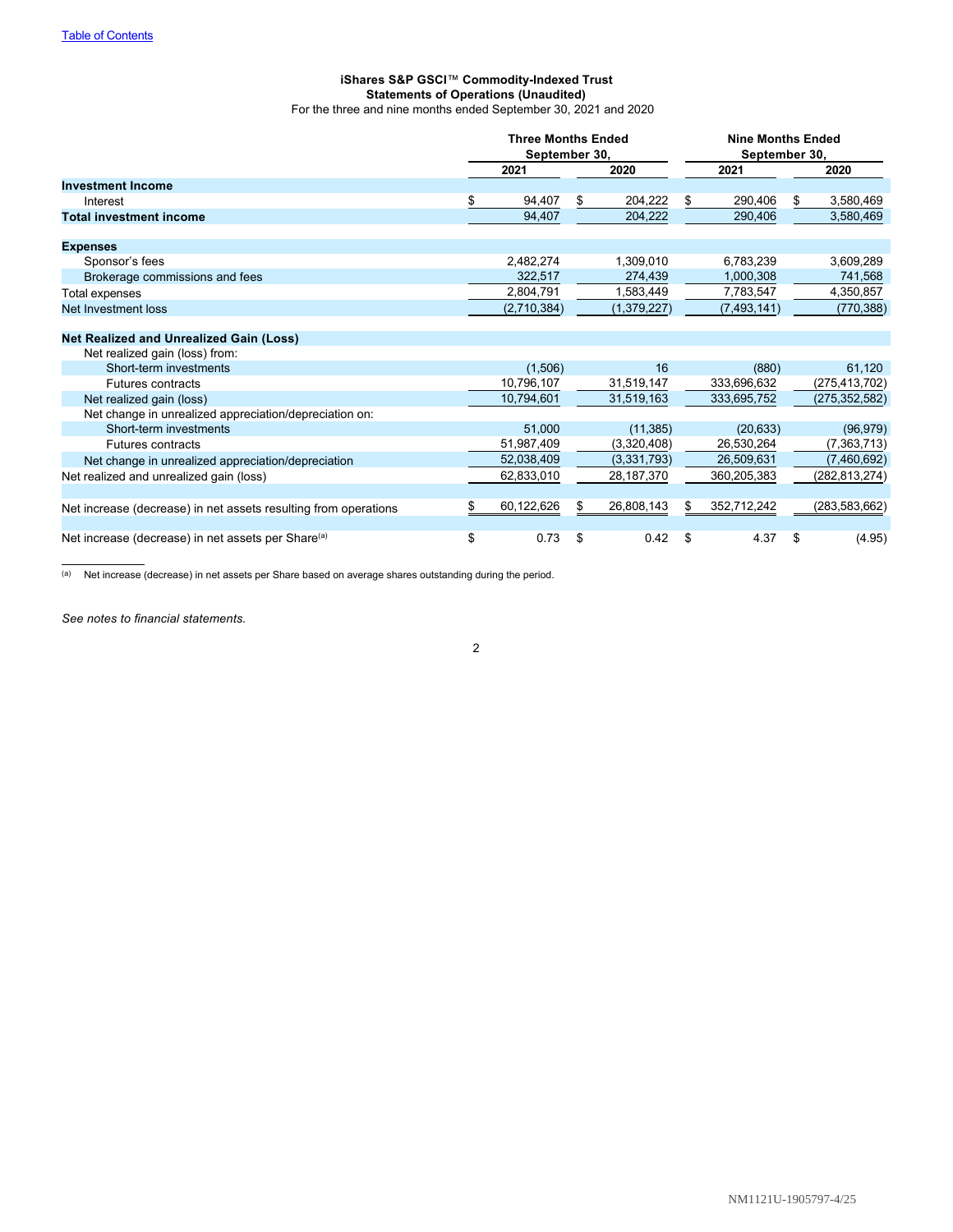# <span id="page-4-0"></span>**iShares S&P GSCI**™ **Commodity-Indexed Trust Statements of Changes in Net Assets (Unaudited)** For the three, six and nine months ended September 30, 2021

|                                                            | <b>Nine Months Ended</b><br><b>September 30, 2021</b> |
|------------------------------------------------------------|-------------------------------------------------------|
| Net Assets at December 31, 2020                            | \$<br>827,346,620                                     |
| <b>Operations:</b>                                         |                                                       |
| Net investment loss                                        | (2,080,345)                                           |
| Net realized gain                                          | 202,940,932                                           |
| Net change in unrealized appreciation/depreciation         | (87, 561, 537)                                        |
| Net increase in net assets resulting from operations       | 113,299,050                                           |
| <b>Capital Share Transactions:</b>                         |                                                       |
| <b>Contributions for Shares issued</b>                     | 217,200,755                                           |
| Distributions for Shares redeemed                          | (43, 811, 299)                                        |
| Net increase in net assets from capital share transactions | 173,389,456                                           |
| Increase in net assets                                     | 286,688,506                                           |
| Net Assets at March 31, 2021                               | \$<br>1,114,035,126                                   |
| <b>Operations:</b>                                         |                                                       |
| Net investment loss                                        | (2,702,412)                                           |
| Net realized gain                                          | 119,960,219                                           |
| Net change in unrealized appreciation/depreciation         | 62,032,759                                            |
| Net increase in net assets resulting from operations       | 179,290,566                                           |
| <b>Capital Share Transactions:</b>                         |                                                       |
| <b>Contributions for Shares issued</b>                     | 160,863,723                                           |
| Distributions for Shares redeemed                          | (94, 739, 019)                                        |
| Net increase in net assets from capital share transactions | 66,124,704                                            |
| Increase in net assets                                     | 245,415,270                                           |
| Net Assets at June 30, 2021                                | \$<br>1,359,450,396                                   |
| <b>Operations:</b>                                         |                                                       |
| Net investment loss                                        | (2,710,384)                                           |
| Net realized gain                                          | 10,794,601                                            |
| Net change in unrealized appreciation/depreciation         | 52,038,409                                            |
| Net increase in net assets resulting from operations       | 60,122,626                                            |
| <b>Capital Share Transactions:</b>                         |                                                       |
| <b>Contributions for Shares issued</b>                     | 22,714,206                                            |
| Distributions for Shares redeemed                          | (125, 347, 633)                                       |
| Net decrease in net assets from capital share transactions | (102, 633, 427)                                       |
| Decrease in net assets                                     | (42, 510, 801)                                        |
| Net Assets at September 30, 2021                           | \$<br>1,316,939,595                                   |
| Shares issued and redeemed                                 |                                                       |
| Shares issued                                              | 27,900,000                                            |
| Shares redeemed                                            | (17,050,000)                                          |
| Net increase in Shares issued and outstanding              | 10,850,000                                            |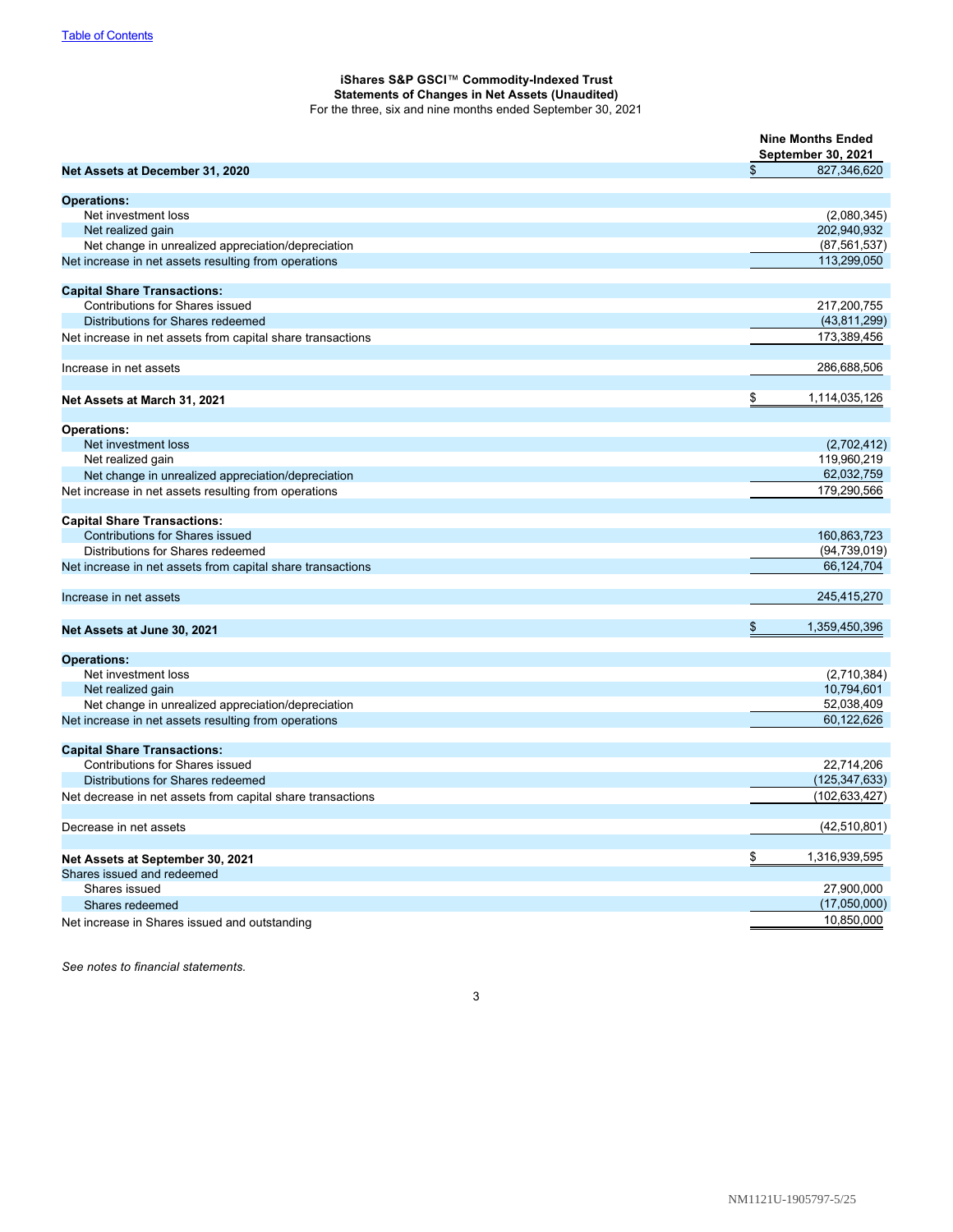#### **iShares S&P GSCI**™ **Commodity-Indexed Trust Statements of Changes in Net Assets (Unaudited)** For the three, six and nine months ended September 30, 2020

|                                                            |                | <b>Nine Months Ended</b><br><b>September 30, 2020</b> |
|------------------------------------------------------------|----------------|-------------------------------------------------------|
| Net Assets at December 31, 2019                            | $\mathfrak{S}$ | 775,343,105                                           |
|                                                            |                |                                                       |
| <b>Operations:</b><br>Net investment income                |                |                                                       |
| Net realized loss                                          |                | 1,028,255<br>(224, 167, 336)                          |
|                                                            |                | (144, 962, 309)                                       |
| Net change in unrealized appreciation/depreciation         |                | (368, 101, 390)                                       |
| Net decrease in net assets resulting from operations       |                |                                                       |
| <b>Capital Share Transactions:</b>                         |                |                                                       |
| <b>Contributions for Shares issued</b>                     |                | 134,854,545                                           |
| Distributions for Shares redeemed                          |                | (40, 549, 504)                                        |
| Net increase in net assets from capital share transactions |                | 94,305,041                                            |
|                                                            |                |                                                       |
| Decrease in net assets                                     |                | (273,796,349)                                         |
|                                                            |                |                                                       |
| Net Assets at March 31, 2020                               | \$             | 501,546,756                                           |
|                                                            |                |                                                       |
| <b>Operations:</b>                                         |                |                                                       |
| Net investment loss                                        |                | (419, 416)                                            |
| Net realized loss                                          |                | (82,704,409)                                          |
| Net change in unrealized appreciation/depreciation         |                | 140,833,410                                           |
| Net increase in net assets resulting from operations       |                | 57,709,585                                            |
|                                                            |                |                                                       |
| <b>Capital Share Transactions:</b>                         |                |                                                       |
| <b>Contributions for Shares issued</b>                     |                | 69,679,590                                            |
| Distributions for Shares redeemed                          |                | (19,691,724)                                          |
| Net increase in net assets from capital share transactions |                | 49,987,866                                            |
|                                                            |                |                                                       |
| Increase in net assets                                     |                | 107,697,451                                           |
|                                                            |                |                                                       |
| Net Assets at June 30, 2020                                | \$             | 609,244,207                                           |
|                                                            |                |                                                       |
| <b>Operations:</b>                                         |                |                                                       |
| Net investment loss                                        |                | (1,379,227)                                           |
| Net realized gain                                          |                | 31,519,163                                            |
| Net change in unrealized appreciation/depreciation         |                | (3,331,793)                                           |
| Net increase in net assets resulting from operations       |                | 26,808,143                                            |
| <b>Capital Share Transactions:</b>                         |                |                                                       |
| <b>Contributions for Shares issued</b>                     |                | 113,149,993                                           |
| Distributions for Shares redeemed                          |                | (31, 118, 609)                                        |
|                                                            |                | 82,031,384                                            |
| Net increase in net assets from capital share transactions |                |                                                       |
| Increase in net assets                                     |                | 108,839,527                                           |
|                                                            |                |                                                       |
| Net Assets at September 30, 2020                           | \$             | 718,083,734                                           |
| Shares issued                                              |                | 27,650,000                                            |
| Shares redeemed                                            |                | (8,750,000)                                           |
|                                                            |                | 18,900,000                                            |
| Net increase in Shares issued and outstanding              |                |                                                       |

*See notes to financial statements.*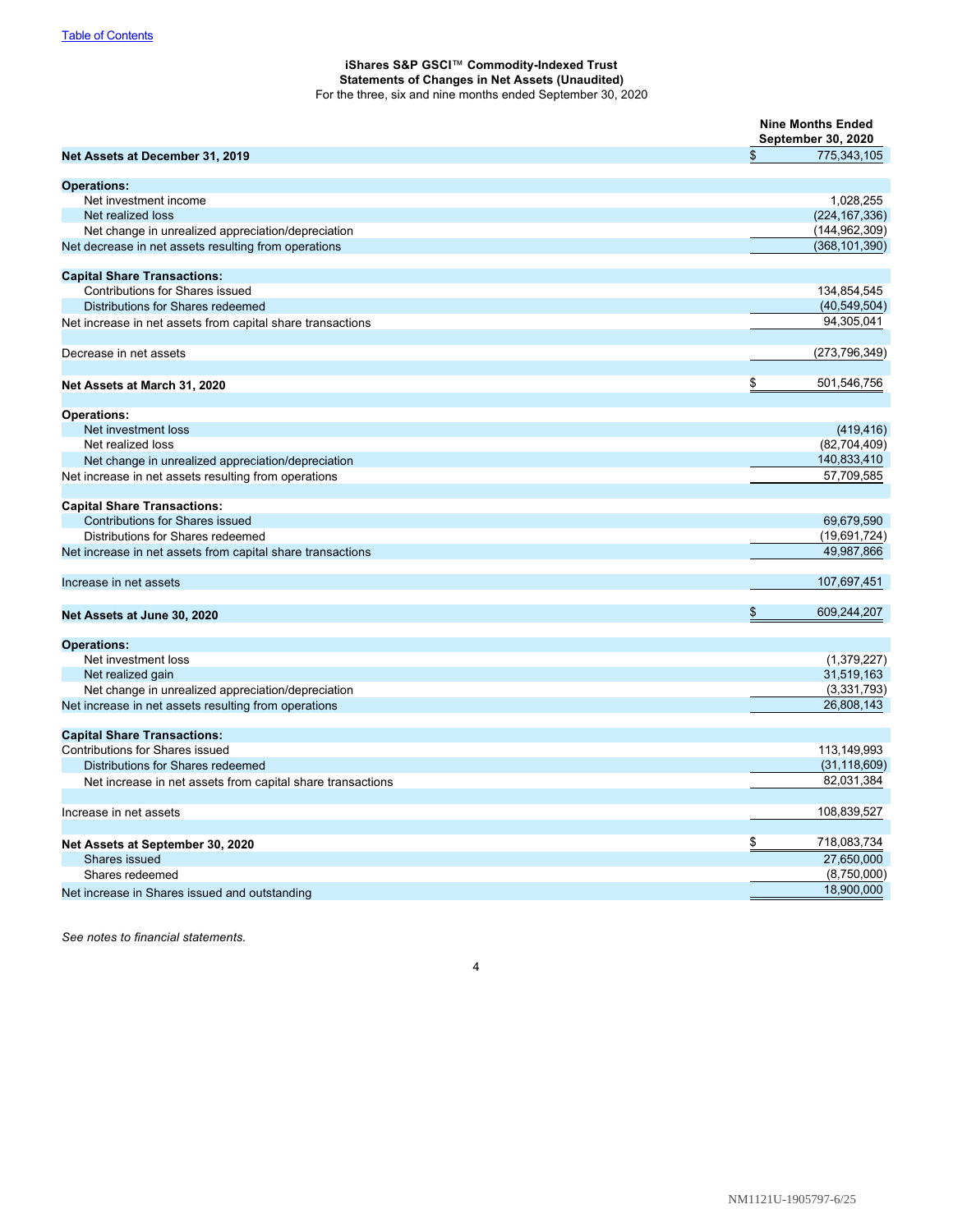# <span id="page-6-0"></span>**iShares S&P GSCI**™ **Commodity-Indexed Trust Statements of Cash Flows (Unaudited)** For the nine months ended September 30, 2021 and 2020

|                                                                                                                                                     | <b>Nine Months Ended</b><br>September 30, |                 |    |                 |  |
|-----------------------------------------------------------------------------------------------------------------------------------------------------|-------------------------------------------|-----------------|----|-----------------|--|
|                                                                                                                                                     |                                           | 2021            |    | 2020            |  |
| <b>Cash Flows from Operating Activities</b>                                                                                                         |                                           |                 |    |                 |  |
| Net increase (decrease) in net assets resulting from operations                                                                                     | \$                                        | 352,712,242     | \$ | (283, 583, 662) |  |
| Adjustments to reconcile net increase (decrease) in net assets resulting from operations to net cash<br>provided by (used in) operating activities: |                                           |                 |    |                 |  |
| Purchases of short-term investments                                                                                                                 |                                           | (6,773,376,889) |    | (3,024,026,140) |  |
| Sales/maturities of short-term investments                                                                                                          |                                           | 6,290,691,567   |    | 3,081,735,489   |  |
| Accretion of discount                                                                                                                               |                                           | (290, 406)      |    | (3,578,269)     |  |
| Net realized (gain) loss on short-term investments                                                                                                  |                                           | 880             |    | (61, 120)       |  |
| Net change in unrealized appreciation/depreciation on short-term investments                                                                        |                                           | 20,633          |    | 96,979          |  |
| Change in operating assets and liabilities:                                                                                                         |                                           |                 |    |                 |  |
| Receivable for variation margin on open futures contracts                                                                                           |                                           | (2,847,649)     |    | (10,882,146)    |  |
| Payable for variation margin on open futures contracts                                                                                              |                                           | (11,072,297)    |    | (5,952,581)     |  |
| Sponsor's fees payable                                                                                                                              |                                           | 286,292         |    | (27, 110)       |  |
| Net cash provided by (used in) operating activities                                                                                                 |                                           | (143, 875, 627) |    | (246, 278, 560) |  |
| <b>Cash Flows from Financing Activities</b>                                                                                                         |                                           |                 |    |                 |  |
| Contributions for Shares issued                                                                                                                     |                                           | 400,778,684     |    | 317,684,128     |  |
| Distributions for Shares redeemed                                                                                                                   |                                           | (263, 897, 951) |    | (90, 282, 444)  |  |
| Net cash provided by (used in) financing activities                                                                                                 |                                           | 136,880,733     |    | 227,401,684     |  |
| Net decrease in cash                                                                                                                                |                                           | (6,994,894)     |    | (18, 876, 876)  |  |
| Cash                                                                                                                                                |                                           |                 |    |                 |  |
| Beginning of period                                                                                                                                 |                                           |                 |    |                 |  |
| Unrestricted - cash                                                                                                                                 |                                           | 20,622,531      |    | 31,242,158      |  |
|                                                                                                                                                     |                                           |                 |    |                 |  |
| End of period                                                                                                                                       |                                           |                 |    |                 |  |
| Unrestricted - cash                                                                                                                                 | S                                         | 13,627,637      | S  | 12,365,282      |  |

*See notes to financial statements.*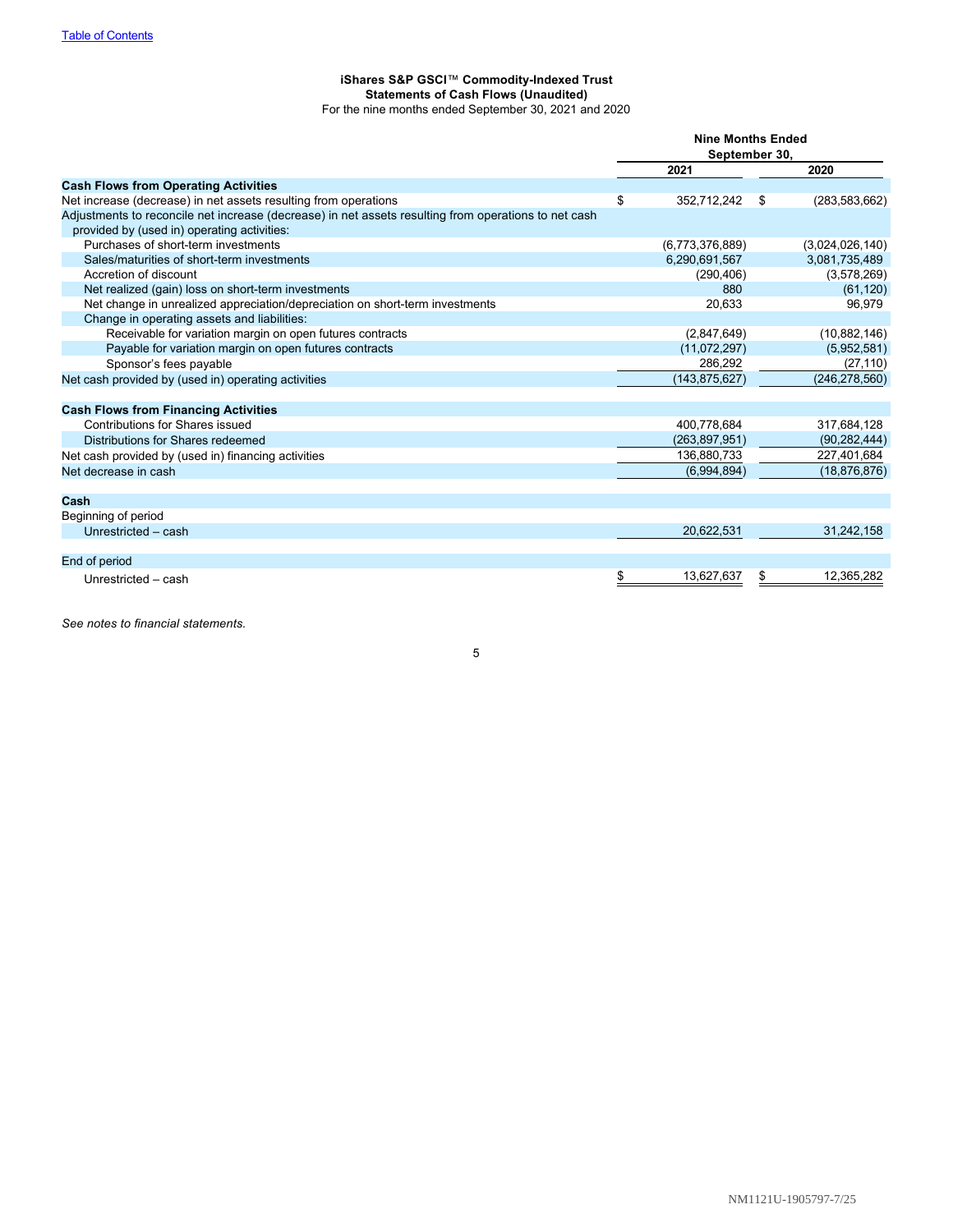# <span id="page-7-0"></span>**iShares S&P GSCI**™ **Commodity-Indexed Trust Schedules of Investments (Unaudited)** At September 30, 2021 and December 31, 2020

# **September 30, 2021**

| <b>Security Description</b>                       | <b>Face Amount</b> |             | <b>Fair Value</b>   |
|---------------------------------------------------|--------------------|-------------|---------------------|
| U.S. Treasury bills $(a)(b)$ .                    |                    |             |                     |
| $0.01\% - 0.04\%$ due 10/05/21                    | \$                 | 153,000,000 | \$<br>152,999,615   |
| $0.03\% - 0.04\%$ due 10/07/21                    |                    | 85,000,000  | 84,999,469          |
| 0.04% due 11/02/21                                |                    | 49,000,000  | 48,997,454          |
| 0.05% due 11/04/21                                |                    | 12,000,000  | 11,999,150          |
| 0.04% due 11/09/21                                |                    | 45,000,000  | 44,997,258          |
| 0.03% due 11/16/21                                |                    | 22,000,000  | 21,998,805          |
| 0.03% due 11/26/21                                |                    | 48,000,000  | 47,997,200          |
| $0.01\% - 0.04\%$ due 12/02/21                    |                    | 119,000,000 | 118,992,450         |
| 0.04% due 12/07/21                                |                    | 83,000,000  | 82,995,521          |
| $0.03\% - 0.04\%$ due 12/09/21                    |                    | 113,000,000 | 112,993,862         |
| 0.04% due 12/14/21                                |                    | 20,000,000  | 19,998,643          |
| $0.03\% - 0.04\%$ due 12/16/21                    |                    | 128,000,000 | 127,990,272         |
| $0.02\% - 0.04\%$ due 12/21/21                    |                    | 135,000,000 | 134,991,495         |
| 0.03% due 12/23/21                                |                    | 16,000,000  | 15,998,647          |
| 0.03% due 12/28/21                                |                    | 40,000,000  | 39,996,089          |
| 0.04% due 12/30/21                                |                    | 65,000,000  | 64,993,500          |
| 0.03% due 01/04/22                                |                    | 60,000,000  | 59,995,250          |
| 0.03% due 01/06/22                                |                    | 47,000,000  | 46,995,572          |
| 0.03% due 01/11/22                                |                    | 8,000,000   | 7,999,320           |
| 0.04% due 01/25/22                                |                    | 50,000,000  | 49,992,750          |
| Total U.S. Treasury bills (Cost: \$1,297,924,397) |                    |             | 1,297,922,322       |
|                                                   |                    |             |                     |
| Total Investments - 98.56%                        |                    |             | 1,297,922,322       |
| Other Assets, Less Liabilities - 1.44%            |                    |             | 19,017,273          |
| Net Assets - 100.00%                              |                    |             | \$<br>1,316,939,595 |

<sup>(a)</sup> A portion of the above U.S. Treasury bills are posted as margin for the Trust's Index Futures positions as described in Note 2D.

(b) Rates shown are discount rates paid at the time of purchase.

As of September 30, 2021, the open S&P GSCI-ER futures contracts were as follows:

| <b>Number of Contracts</b> | <b>Expiration Date</b> | <b>Current Notional Amount</b> | <b>Net Unrealized Appreciation</b><br>(Depreciation) |
|----------------------------|------------------------|--------------------------------|------------------------------------------------------|
| 52.757                     | December 15, 2021      | 1.316.397.940                  | 68.982.834                                           |
|                            |                        |                                |                                                      |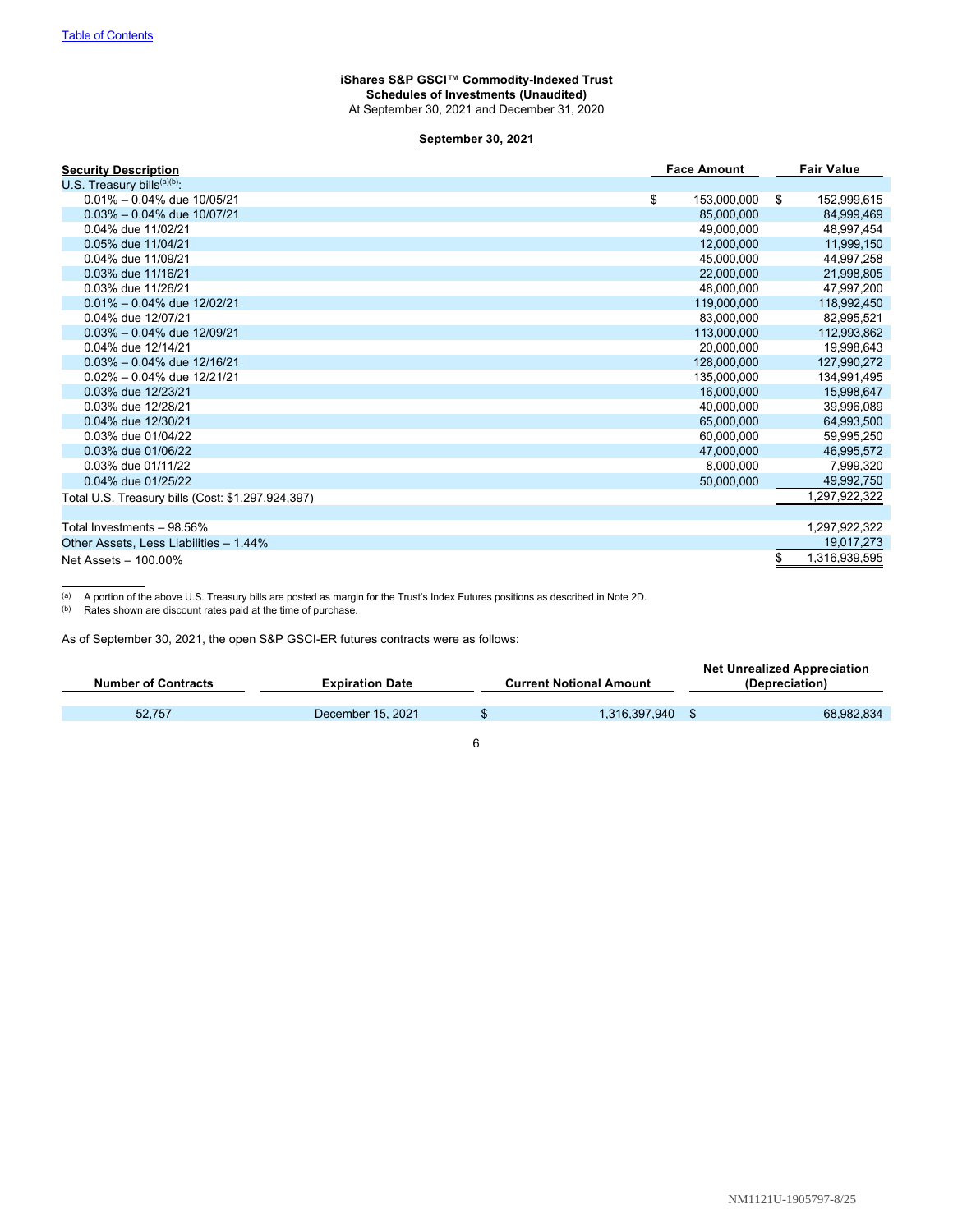| <b>Security Description</b>                     | <b>Face Amount</b> | <b>Fair Value</b> |
|-------------------------------------------------|--------------------|-------------------|
| U.S. Treasury bills $(a)(b)$ .                  |                    |                   |
| $0.05\% - 0.08\%$ due 1/05/21                   | \$<br>53,000,000   | \$<br>52,999,993  |
| $0.06\% - 0.10\%$ due 1/07/21                   | 112,000,000        | 111,999,720       |
| $0.07\% - 0.08\%$ due $1/12/21$                 | 30,000,000         | 29,999,734        |
| $0.07\% - 0.10\%$ due 1/14/21                   | 155,000,000        | 154,998,062       |
| 0.07% due 1/19/21                               | 40,000,000         | 39,999,333        |
| $0.07\% - 0.11\%$ due 1/21/21                   | 60,000,000         | 59,998,725        |
| $0.08\% - 0.09\%$ due 1/28/21                   | 50,000,000         | 49,998,084        |
| $0.07\% - 0.09\%$ due $2/04/21$                 | 26,000,000         | 25,998,769        |
| $0.06\% - 0.07\%$ due 2/09/21                   | 73,000,000         | 72,996,715        |
| 0.11% due 2/11/21                               | 75,000,000         | 74,995,250        |
| $0.07\% - 0.11\%$ due 2/18/21                   | 60,000,000         | 59,995,125        |
| 0.09% due 2/25/21                               | 16,000,000         | 15,998,440        |
| 0.10% due 3/04/21                               | 10,000,000         | 9,998,853         |
| 0.07% due 3/11/21                               | 29,000,000         | 28,996,012        |
| 0.08% due 3/23/21                               | 19,000,000         | 18,996,912        |
| 0.06% due 4/15/21                               | 7,000,000          | 6,998,380         |
| Total U.S. Treasury bills (Cost: \$814,949,549) |                    | 814,968,107       |
|                                                 |                    |                   |
| Total Investments - 98.50%                      |                    | 814,968,107       |
| Other Assets, Less Liabilities - 1.50%          |                    | 12,378,513        |
| Net Assets - 100.00%                            |                    | \$<br>827,346,620 |

 $(a)$  A portion of the above U.S. Treasury bills are posted as margin for the Trust's Index Futures positions as described in Note 2D.

(b) Rates shown are discount rates paid at the time of purchase.

As of December 31, 2020, the open S&P GSCI-ER futures contracts were as follows:

| <b>Number of Contracts</b> | <b>Expiration Date</b> | <b>Current Notional Amount</b> | <b>Net Unrealized Appreciation</b><br>(Depreciation) |
|----------------------------|------------------------|--------------------------------|------------------------------------------------------|
| 45.779                     | March 15, 2021         | 827.249.420                    | 42.452.572                                           |
|                            |                        |                                |                                                      |

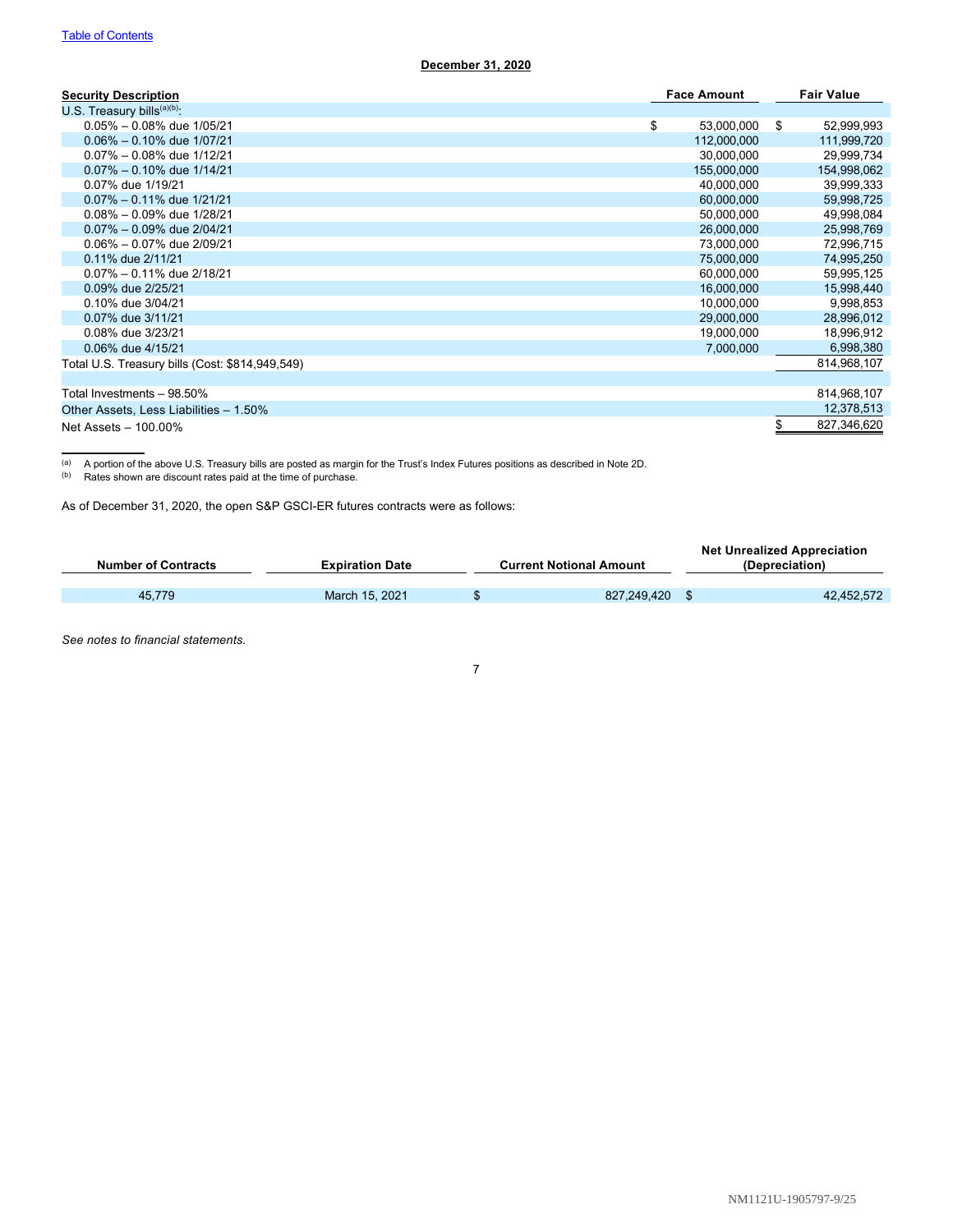# <span id="page-9-0"></span>**iShares S&P GSCI**™ **Commodity-Indexed Trust Notes to Financial Statements (Unaudited) September 30, 2021**

# **1 - Organization**

The iShares S&P GSCI™ Commodity-Indexed Trust (the "Trust") is a Delaware statutory trust that was organized under the laws of the State of Delaware on July 7, 2006 and commenced operations on July 10, 2006. iShares Delaware Trust Sponsor LLC, a Delaware limited liability company, is the sponsor of the Trust (the "Sponsor"). The sole member and manager of the Sponsor is BlackRock Asset Management International Inc., a Delaware corporation.

BlackRock Institutional Trust Company, N.A. is the trustee of the Trust (the "Trustee"). The Trust is governed by the Third Amended and Restated Trust Agreement, dated as of December 31, 2013 (the "Trust Agreement"), among the Sponsor, the Trustee and Wilmington Trust Company (the "Delaware Trustee"). The Trust issues units of beneficial interest ("Shares") representing fractional undivided beneficial interests in its net assets.

The Trust holds long positions in exchange-traded index futures contracts of various expirations ("Index Futures") on the S&P GSCI™ Excess Return Index ("S&P GSCI‑ER"). In order to collateralize its Index Futures positions and to reflect the U.S. Treasury component of the S&P GSCI™ Total Return Index (the "Index"), the Trust also holds "Collateral Assets," which consist of cash, U.S. Treasury securities or other short-term securities and similar securities that are eligible as margin deposits for those Index Futures positions. The Index Futures held by the Trust are listed on the Chicago Mercantile Exchange (the "CME").

The Trust seeks to track the results of a fully collateralized investment in futures contracts on an index composed of a diversified group of commodity futures. The Trust seeks to track the investment returns of the Index before payment of the Trust's expenses and liabilities.

The Trust is a commodity pool, as defined in the Commodity Exchange Act (the "CEA") and the applicable regulations of the Commodity Futures Trading Commission (the "CFTC"), and is operated by the Sponsor, a commodity pool operator registered with the CFTC. The Sponsor is an indirect subsidiary of BlackRock, Inc. ("BlackRock"). BlackRock Fund Advisors (the "Advisor"), an indirect subsidiary of BlackRock, serves as the commodity trading advisor of the Trust and is registered with the CFTC.

The accompanying unaudited financial statements were prepared in accordance with generally accepted accounting principles in the United States of America ("U.S. GAAP") for interim financial information and with the instructions for Form 10-Q and the rules and regulations of the U.S. Securities and Exchange Commission (the "SEC"). In the opinion of management, all material adjustments, consisting only of normal recurring adjustments considered necessary for a fair statement of the interim period financial statements, have been made. Interim period results are not necessarily indicative of results for a full-year period. These financial statements and the notes thereto should be read in conjunction with the Trust's financial statements included in its Annual Report on Form 10-K for the year ended December 31, 2020, as filed with the SEC on March 1, 2021.

The Trust qualifies as an investment company solely for accounting purposes and follows the accounting and reporting guidance under the Financial Accounting Standards Board ("FASB") Accounting Standards Codification Topic 946, Financial Services – Investment Companies, but is not registered, and is not required to be registered, as an investment company under the Investment Company Act of 1940, as amended.

# **2 - Significant Accounting Policies**

# *A. Basis of Accounting*

The following significant accounting policies are consistently followed by the Trust in the preparation of its financial statements in conformity with U.S. GAAP. The preparation of financial statements in conformity with U.S. GAAP requires management to make certain estimates and assumptions that affect the reported amounts of assets and liabilities and disclosures of contingent assets and liabilities at the date of the financial statements and the reported amounts of revenue and expenses during the reporting period. Actual results could differ from those estimates.

Certain statements and captions in the financial statements for the prior periods have been changed to conform to the current financial statement presentation.

# *B. Investment in Index Futures*

The Trust seeks to track the results of a fully collateralized investment in futures contracts on an index composed of a diversified group of commodity futures, including energy commodities, precious and industrial metal commodities, agricultural commodities and livestock commodities. The Trust seeks to track the investment returns of the Index before payment of the Trust's expenses and liabilities.

The assets of the Trust consist of Index Futures and cash or other Collateral Assets used to satisfy applicable margin requirements for those Index Futures positions. Index Futures are exchange-traded index futures contracts on the S&P GSCI-ER, and are expected to include contracts of different terms and expirations. The Trust is expected to roll out of existing positions in Index Futures and establish new positions in Index Futures on an ongoing basis. When establishing positions in Index Futures, the Trust is required to deposit cash or other Collateral Assets with the broker as "initial margin." On a daily basis, the Trust is obligated to pay, or entitled to receive, cash in an amount equal to the change in the daily settlement level of its Index Futures positions. Such payments or receipts are known as variation margin. Variation margin is recorded as unrealized appreciation (depreciation) and, if any, shown as variation margin receivable (or payable) on futures contracts in the statements of assets and liabilities. When an Index Futures contract is closed, the Trust records a realized gain or loss based on the difference between the value of the Index Futures contract at the time it was opened and the value at the time it was closed.

Index Futures are derivative instruments valued at fair value, which the Trustee has determined to be that day's announced settlement price on the CME or any such other futures exchange listing Index Futures (the "Exchange"). If there is no announced settlement price for a particular Index Futures contract on that day, the Trustee will use the most recently announced settlement price unless the Trustee, in consultation with the Sponsor, determines that such price is inappropriate as a basis for valuation. The Trust's derivatives are not designated as hedges, and all changes in the fair value are reflected in the statements of operations.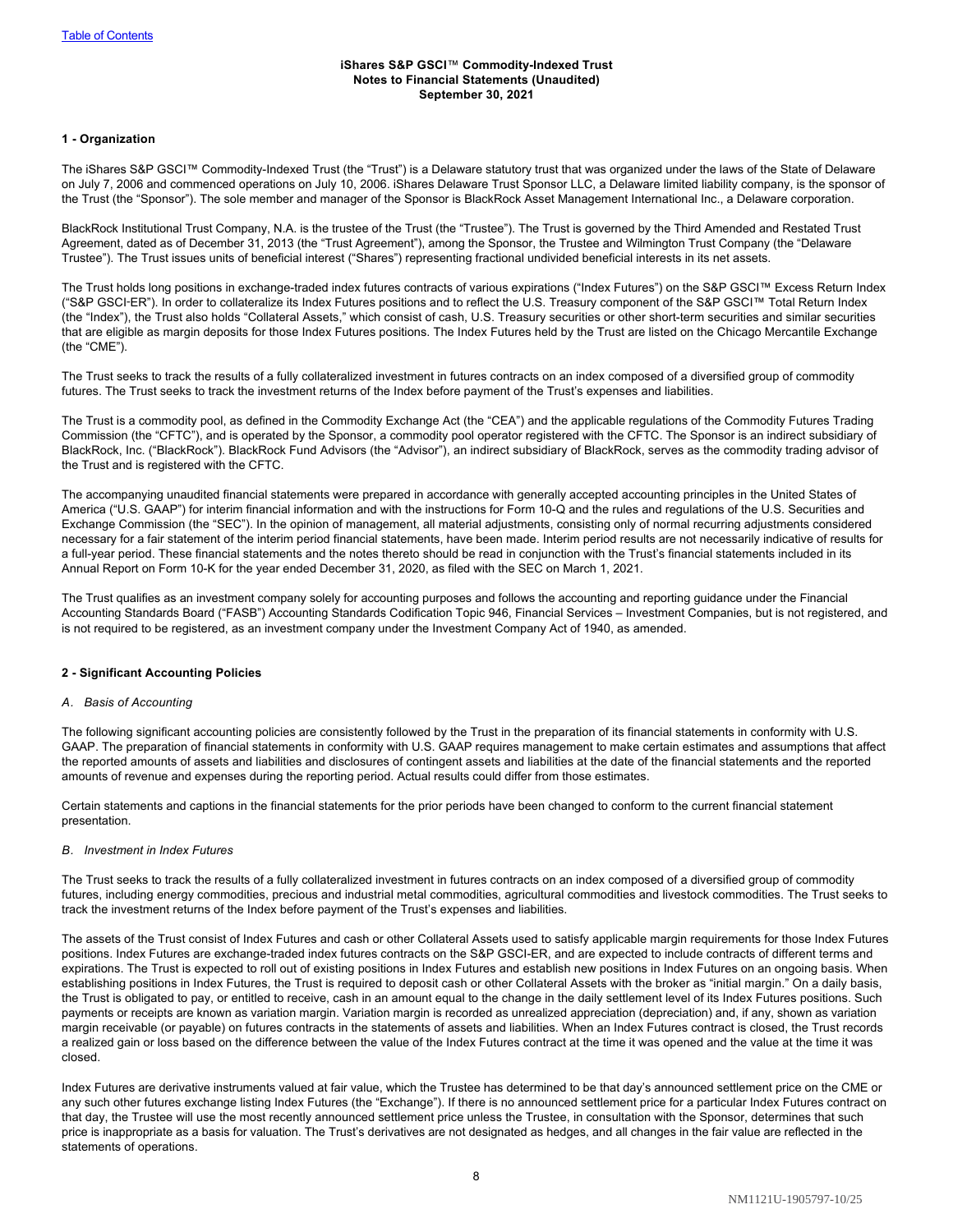# **[Table of Contents](#page-1-0)**

For futures contracts, counterparty credit risk is mitigated because futures contracts are exchange-traded and the exchange's clearing house acts as central counterparty to all exchange-traded futures contracts (although customers continue to have credit exposure to the clearing member who holds their account).

Please refer to Note 9 for additional disclosures regarding the Trust's investments in futures contracts.

#### *C. Cash*

The Trust considers cash as currencies deposited in one or more bank account. Cash is presented on the statements of cash flows as unrestricted cash.

#### *D. Short-Term Investments*

Short-term investments on the statements of assets and liabilities consist principally of short-term fixed income securities with original maturities of one year or less. These investments are valued at fair value.

As of September 30, 2021 and December 31, 2020, the Trust had restricted short-term investments held at the broker of \$48,196,963 and \$42,290,413, respectively, which were posted as margin for the Trust's Index Futures positions.

# *E. Securities Transactions and Income Recognition*

Securities transactions are accounted for on the trade date. Realized gains and losses on investment transactions are determined using the specific identification method. Interest income, including amortization and accretion of premiums and discounts on debt securities, is recognized daily on an accrual basis.

# *F. Income Taxes*

The Trust is treated as a partnership for federal, state and local income tax purposes.

No provision for federal, state, and local income taxes has been made in the accompanying financial statements because the Trust is not subject to income taxes. Shareholders are individually responsible for their own tax payments on their proportionate share of income, gain, loss, deduction, expense and credit.

The Sponsor has analyzed the tax positions as of September 30, 2021, inclusive of the open tax return years, and does not believe that there are any uncertain tax positions that require recognition of a tax liability.

#### *G. Calculation of Net Asset Value*

The net asset value of the Trust on any given day is obtained by subtracting the Trust's accrued expenses and other liabilities on that day from the value of (1) the Trust's Index Futures positions and Collateral Assets on that day, (2) the interest earned on those assets by the Trust and (3) any other assets of the Trust, as of 4:00 p.m. (New York time) that day. The Trustee determines the net asset value per Share (the "NAV") by dividing the net asset value of the Trust on a given day by the number of Shares outstanding at the time the calculation is made. The NAV is calculated each business day on which NYSE Arca, Inc. ("NYSE Arca") is open for regular trading, as soon as practicable after 4:00 p.m. (New York time).

# *H. Distributions*

Interest and distributions received by the Trust on its assets may be used to acquire additional Index Futures and Collateral Assets or, in the discretion of the Sponsor, distributed to shareholders. The Trust is under no obligation to make periodic distributions to shareholders.

# **3 - Offering of the Shares**

Shares are issued and redeemed continuously in one or more blocks of 50,000 Shares (the "Baskets") in exchange for Index Futures and cash (or, in the discretion of the Sponsor, other Collateral Assets in lieu of cash). Only registered broker-dealers who have entered into an authorized participant agreement with the Trust (each, an "Authorized Participant") may purchase or redeem Baskets. Individual investors that are not Authorized Participants cannot purchase or redeem Shares in direct transactions with the Trust. Authorized Participants may redeem their Shares (as well as Shares on behalf of other investors) at any time before 2:40 p.m. (New York time) on any business day in one or more Baskets. Redemptions of Shares in exchange for baskets of Index Futures and cash (or, in the discretion of the Sponsor, other Collateral Assets in lieu of cash) are treated as sales for financial statement purposes.

It is possible that, from time to time, BlackRock and/or funds or other accounts managed by the Trustee or an affiliate (collectively, "Affiliates") may purchase and hold Shares of the Trust. Affiliates reserve the right, subject to compliance with applicable law, to sell into the market or redeem in Baskets through an Authorized Participant at any time some or all of the Shares of the Trust acquired for their own accounts. A large sale or redemption of Shares of the Trust by Affiliates could significantly reduce the asset size of the Trust, which might have an adverse effect on the Trust and the Shares that remain outstanding.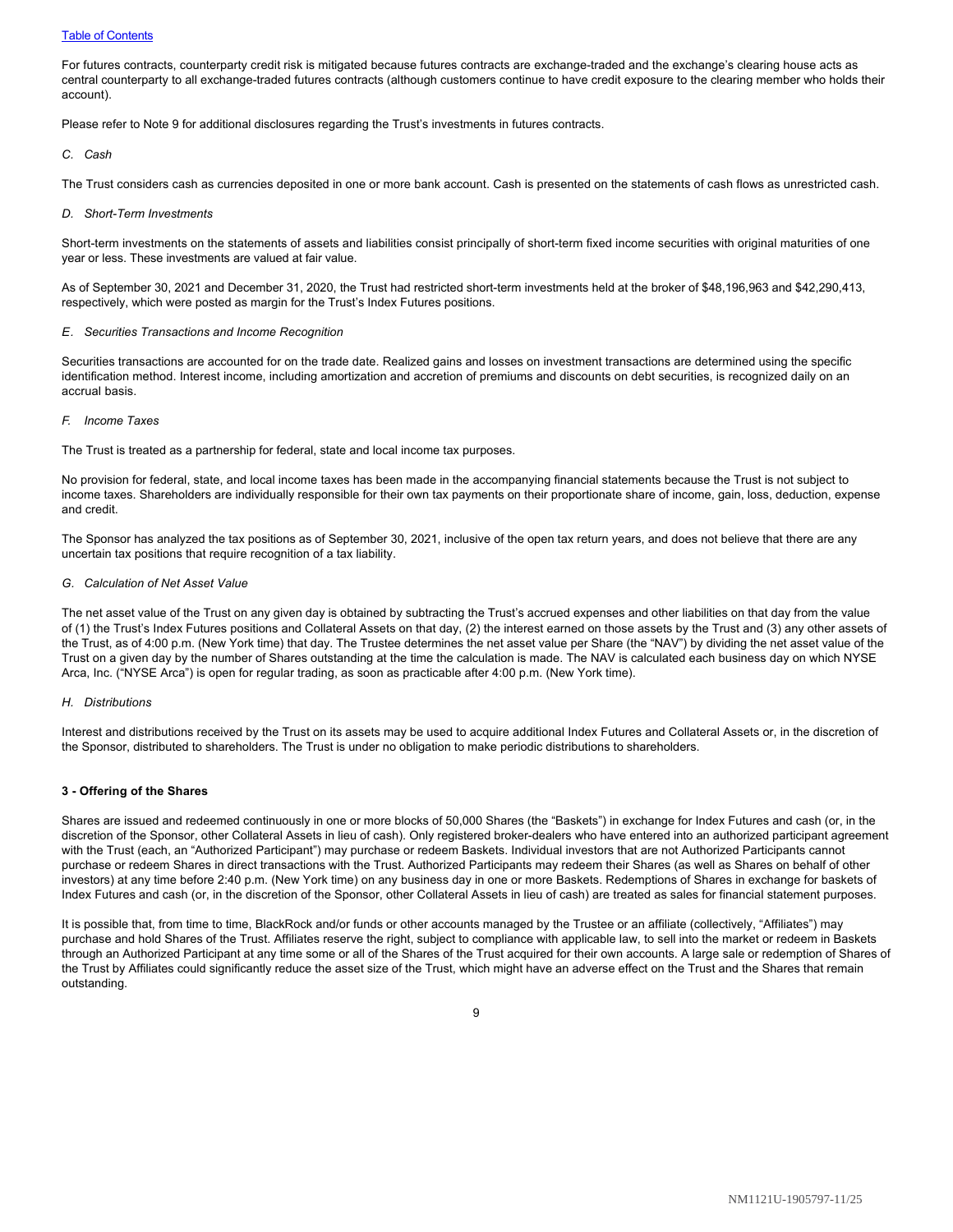# **4 - Trust Expenses**

The Trust is responsible for paying any applicable brokerage commissions and similar transaction fees out of its assets in connection with the roll of Index Futures held by the Trust. These expenses are recorded as brokerage commissions and fees in the statements of operations as incurred.

The Sponsor pays the amounts that would otherwise be considered the ordinary operating expenses, if any, of the Trust. In return, the Sponsor receives a fee from the Trust that accrues daily and is paid monthly in arrears at an annualized rate equal to 0.75% of the net asset value of the Trust, as calculated before deducting fees and expenses based on the value of the Trust's assets.

The Sponsor has agreed under the Trust Agreement to pay the following administrative, operational and marketing expenses: (1) the fees of the Trustee, the Delaware Trustee, the Advisor, the Trust Administrator, the processing agent and their respective agents, (2) NYSE Arca listing fees, (3) printing and mailing costs, (4) audit fees, (5) fees for registration of the Shares with the SEC, (6) tax reporting costs, (7) license fees and (8) legal expenses relating to the Trust of up to \$100,000 annually.

# **5 - Related Parties**

The Sponsor, the Trustee and the Advisor are considered to be related parties to the Trust. The Trustee's and Advisor's fees are paid by the Sponsor and are not a separate expense of the Trust.

# **6 - Indemnification**

The Trust Agreement provides that the Trustee shall indemnify the Sponsor, its directors, employees, delegees and agents against, and hold each of them harmless from, any loss, liability, claim, cost, expense or judgment of any kind whatsoever (including reasonable fees and expenses of counsel) (i) caused by the negligence or bad faith of the Trustee or (ii) arising out of any information furnished in writing to the Sponsor by the Trustee expressly for use in the registration statement, or any amendment thereto or periodic report, filed with the SEC relating to the Shares that is not materially altered by the Sponsor.

The Trust Agreement provides that the Sponsor and its shareholders, directors, officers, employees, affiliates (as such term is defined under the Securities Act of 1933, as amended) and subsidiaries and agents shall be indemnified from the Trust and held harmless against any loss, liability, claim, cost, expense or judgment of any kind whatsoever (including the reasonable fees and expenses of counsel) arising out of or in connection with the performance of their obligations under the Trust Agreement or any actions taken in accordance with the provisions of the Trust Agreement and incurred without their (1) negligence, bad faith or willful misconduct or (2) reckless disregard of their obligations and duties under the Trust Agreement.

The investment advisory agreement (the "Advisory Agreement") between the Trust and the Advisor provides that the Advisor and its shareholders, directors, officers, employees, affiliates (as such term is defined under the Securities Act of 1933, as amended) and subsidiaries shall be indemnified from the Trust and held harmless against any loss, liability, cost, expense or judgment (including the reasonable fees and expenses of counsel) arising out of or in connection with the performance of their obligations under the Advisory Agreement or any actions taken in accordance with the provisions of the Advisory Agreement and incurred without their (1) negligence, bad faith or willful misconduct or (2) reckless disregard of their obligations and duties under the Advisory Agreement.

# **7 - Commitments and Contingent Liabilities**

In the normal course of business, the Trust may enter into contracts with service providers that contain general indemnification clauses. The Trust's maximum exposure under these arrangements is unknown as this would involve future claims that may be made against the Trust that have not yet occurred.

# **8 - Financial Highlights**

The following financial highlights relate to investment performance and operations for a Share outstanding for the three and nine months ended September 30, 2021 and 2020.

|                                                        | <b>Three Months Ended</b><br>September 30. |            |    |            |  | <b>Nine Months Ended</b><br>September 30. |    |             |  |
|--------------------------------------------------------|--------------------------------------------|------------|----|------------|--|-------------------------------------------|----|-------------|--|
|                                                        |                                            | 2021       |    | 2020       |  | 2021                                      |    | 2020        |  |
| Net asset value per Share, beginning of period         |                                            | 16.08      | \$ | 10.33      |  | 12.30                                     | \$ | 16.24       |  |
| Net investment income (loss) <sup>(a)</sup>            |                                            | (0.03)     |    | (0.02)     |  | (0.09)                                    |    | (0.01)      |  |
| Net realized and unrealized gain (loss) <sup>(b)</sup> |                                            | 0.81       |    | 0.46       |  | 4.65                                      |    | (5.46)      |  |
| Net increase (decrease) in net assets from operations  |                                            | 0.78       |    | 0.44       |  | 4.56                                      |    | (5.47)      |  |
| Net asset value per Share, end of period               |                                            | 16.86      |    | 10.77      |  | 16.86                                     |    | 10.77       |  |
| Total return, at net asset value <sup>(c)(d)</sup>     |                                            | 4.85%      |    | 4.26%      |  | 37.07%                                    |    | $(33.68)\%$ |  |
| Ratio to average net assets:                           |                                            |            |    |            |  |                                           |    |             |  |
| Net investment income $(\text{loss})^{(e)}$            |                                            | $(0.82)$ % |    | $(0.79)$ % |  | $(0.83)$ %                                |    | $(0.16)\%$  |  |
| Expenses <sup>(e)</sup>                                |                                            | 0.85%      |    | 0.91%      |  | 0.86%                                     |    | 0.90%       |  |

(a) Based on average Shares outstanding during the period.<br>(b) The amounts reported for a Share outstanding may not a

The amounts reported for a Share outstanding may not accord with the change in aggregate gains and losses on investments for each period due to the timing of Trust Share transactions in relation to the fluctuating fair values of the Trust's underlying investments.

(c) Based on the change in net asset value of a Share during the period.

(d) Percentage is not annualized.

(e) Percentage is annualized.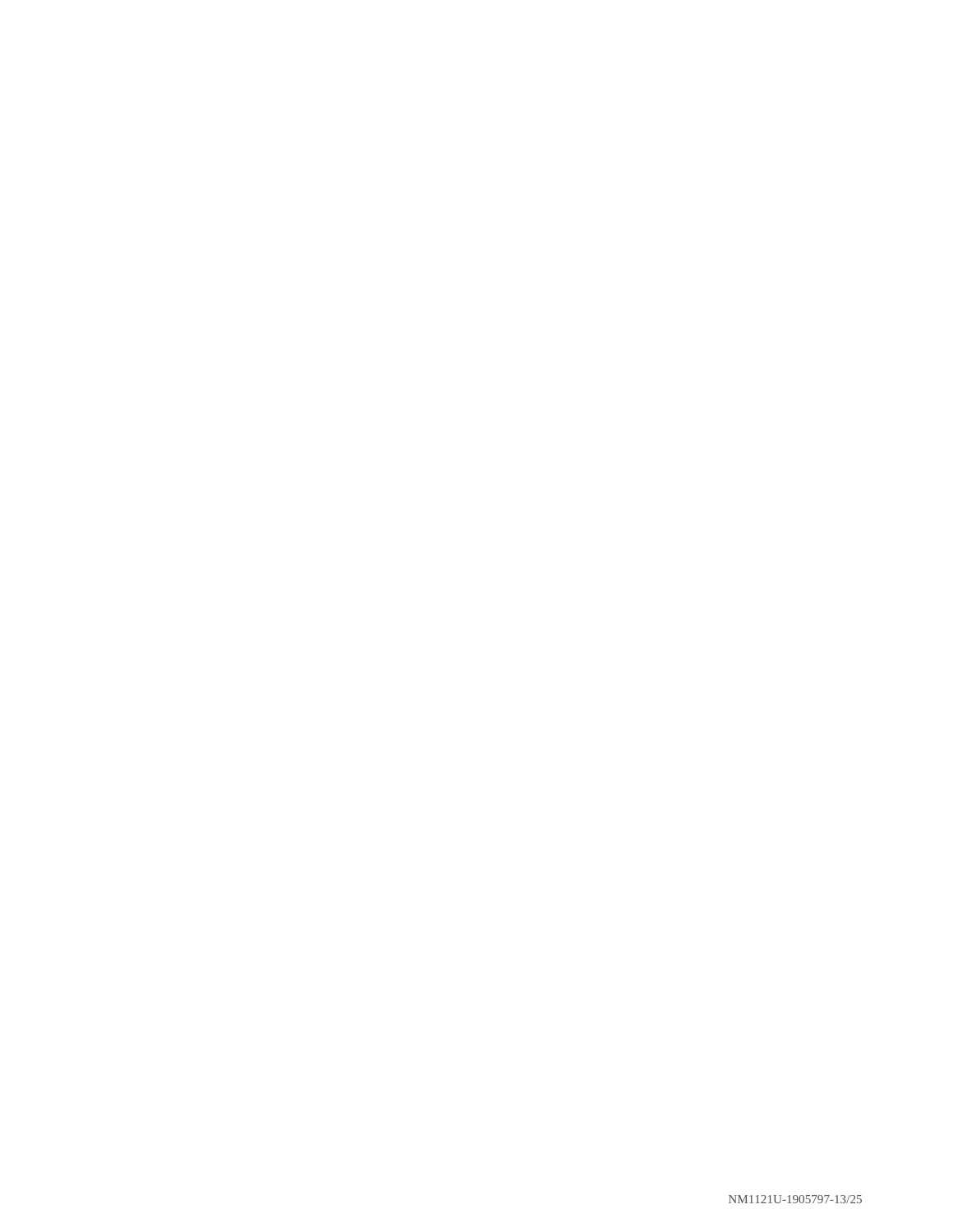# **9 - Investing in Index Futures**

Substantially all of the Trust's assets are invested in Index Futures. The Index Futures' settlement value at expiration is based on the value of the S&P GSCI-ER at that time. Therefore, the value of the Trust will fluctuate based upon the value of the S&P GSCI-ER and the prices of futures contracts and commodities underlying the S&P GSCI-ER. The commodities markets have historically been extremely volatile. For the nine months ended September 30, 2021 and the year ended December 31, 2020, the average month-end notional amounts of open Index Futures were \$1,191,513,696 and \$668,432,601, respectively.

The following table shows the variation margin on open futures contracts, by risk exposure category, on the statements of assets and liabilities as of September 30, 2021 and December 31, 2020:

|                           | <b>Asset Derivatives</b>                                           | <b>Fair Value</b> | <b>Liability Derivatives</b>                                 | <b>Fair Value</b> |  |
|---------------------------|--------------------------------------------------------------------|-------------------|--------------------------------------------------------------|-------------------|--|
| <b>September 30, 2021</b> |                                                                    |                   |                                                              |                   |  |
|                           | Receivable for variation<br>margin on open                         |                   | Payable for variation<br>margin on open                      |                   |  |
| Commodity contracts       | futures contracts                                                  | 6,183,136         | futures contracts                                            | S                 |  |
|                           |                                                                    |                   |                                                              |                   |  |
| December 31, 2020         |                                                                    |                   |                                                              |                   |  |
| Commodity contracts       | Receivable for<br>variation margin on<br>open futures<br>contracts | 3,335,487         | Payable for variation<br>margin on open<br>futures contracts | S                 |  |

The following table shows the effect of the open futures contracts, by risk exposure category, on the statements of operations for the three and nine months ended September 30, 2021 and 2020:

| <b>Statements of</b><br><b>Operations Location</b>                            |                                                    | <b>Net Realized</b><br>Gain (Loss) | Net Change in Unrealized<br><b>Appreciation/Depreciation</b> |
|-------------------------------------------------------------------------------|----------------------------------------------------|------------------------------------|--------------------------------------------------------------|
|                                                                               |                                                    |                                    |                                                              |
| Net realized gain (loss) from<br>futures contracts                            | \$                                                 | 10,796,107                         | \$                                                           |
| Net change in unrealized<br>appreciation/depreciation on<br>futures contracts |                                                    |                                    | 51,987,409                                                   |
|                                                                               |                                                    |                                    |                                                              |
| Net realized gain (loss) from<br>futures contracts                            |                                                    |                                    | \$                                                           |
| Net change in unrealized<br>appreciation/depreciation on                      |                                                    |                                    | (3,320,408)                                                  |
|                                                                               |                                                    |                                    |                                                              |
|                                                                               |                                                    |                                    |                                                              |
| Net realized gain (loss) from<br>futures contracts                            | \$                                                 |                                    | S                                                            |
| Net change in unrealized<br>appreciation/depreciation on                      |                                                    |                                    |                                                              |
| futures contracts                                                             | \$                                                 |                                    | $\mathfrak{L}$<br>26,530,264                                 |
|                                                                               |                                                    |                                    |                                                              |
|                                                                               |                                                    |                                    |                                                              |
| futures contracts                                                             | \$                                                 |                                    |                                                              |
| Net change in unrealized<br>appreciation/depreciation on                      |                                                    |                                    |                                                              |
| futures contracts                                                             | \$                                                 |                                    | (7,363,713)<br>\$                                            |
|                                                                               | futures contracts<br>Net realized gain (loss) from | \$                                 | 31,519,147<br>333,696,632<br>$(275, 413, 702)$ \$            |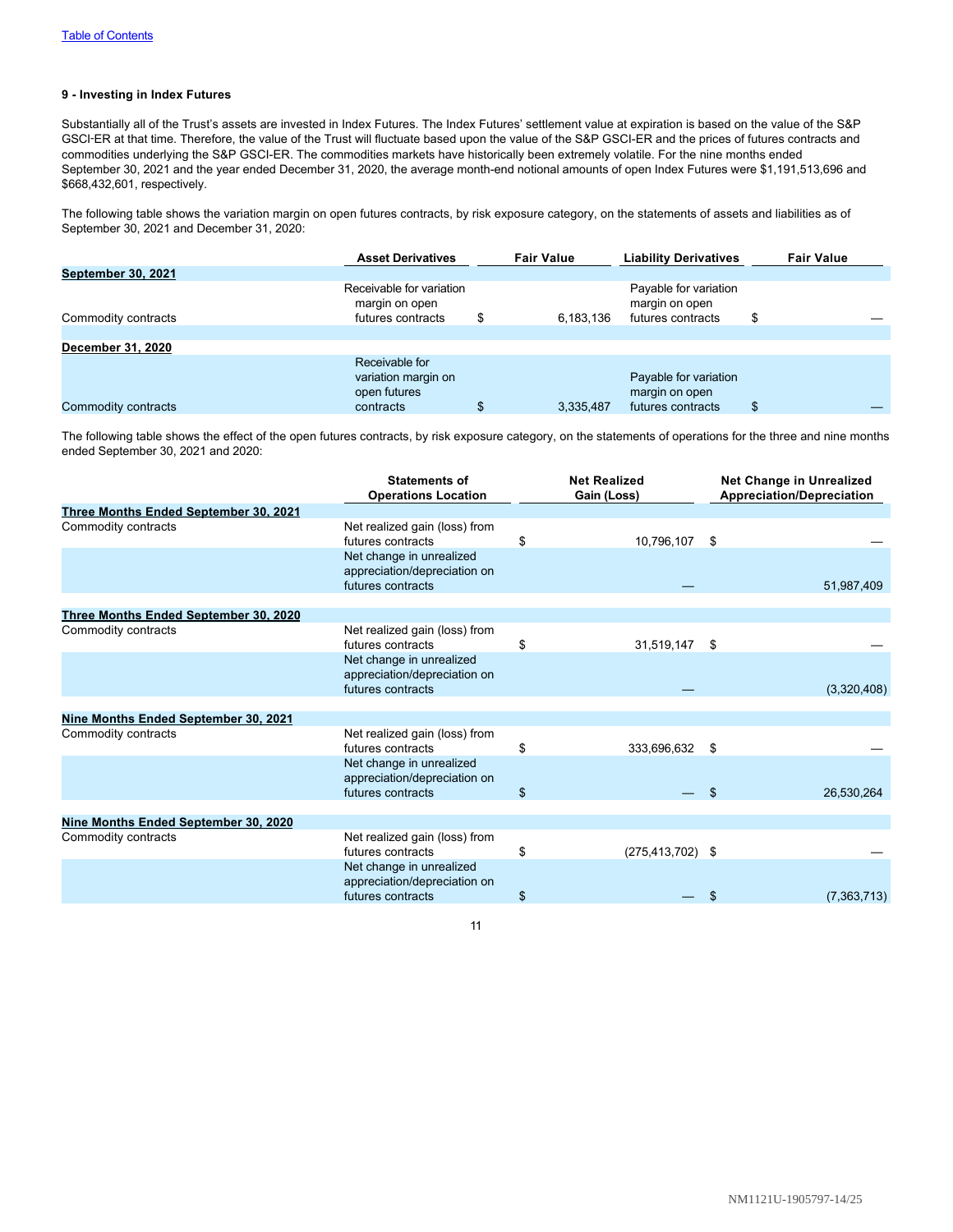# **10 - Investment Valuation**

FASB Accounting Standards Codification Topic 820, *Fair Value Measurements and Disclosures*, defines fair value as the price the Trust would receive to sell an asset or pay to transfer a liability in an orderly transaction between market participants at the measurement date. The Trust's policy is to value its investments at fair value.

Investments in Index Futures are measured at fair value on the basis of that day's settlement price for Index Futures as announced by the applicable Exchange. If there is no announced settlement price for a particular Index Futures contract on a Business Day, the Trustee uses the most recently announced settlement price unless the Trustee, in consultation with the Sponsor, determines that such price is inappropriate as a basis for valuation.

U.S. Treasury bills are valued at the last available bid price received from independent pricing services. In determining the value of a fixed income investment, pricing services may use certain information with respect to transactions in such investments, quotations from dealers, pricing matrixes, market transactions in comparable investments, various relationships observed in the market between investments and calculated yield measures.

Various inputs are used in determining the fair value of financial instruments. Inputs may be based on independent market data ("observable inputs") or they may be internally developed ("unobservable inputs"). These inputs are categorized into a disclosure hierarchy consisting of three broad levels for financial reporting purposes. The level of a value determined for a financial instrument within the fair value hierarchy is based on the lowest level of any input that is significant to the fair value measurement in its entirety. The three levels of the fair value hierarchy are as follows:

- Level 1 Unadjusted quoted prices in active markets for identical assets or liabilities;
- Level 2 Inputs other than quoted prices included within Level 1 that are observable for the asset or liability either directly or indirectly, including quoted prices for similar assets or liabilities in active markets, quoted prices for identical or similar assets or liabilities in markets that are not considered to be active, inputs other than quoted prices that are observable for the asset or liability, and inputs that are derived principally from or corroborated by observable market data by correlation or other means; and
- Level 3 Unobservable inputs that are unobservable for the asset or liability, including the Trust's assumptions used in determining the fair value of **investments**

Fair value pricing could result in a difference between the prices used to calculate the Trust's net asset value and the prices used by the Trust's underlying index, which in turn could result in a difference between the Trust's performance and the performance of the Trust's underlying index.

The following table summarizes the value of each of the Trust's investments by the fair value hierarchy levels as of September 30, 2021 and December 31, 2020:

|                                  | Level 1    |  | Level 2                  |  | Level 3                       |   | Total         |  |
|----------------------------------|------------|--|--------------------------|--|-------------------------------|---|---------------|--|
| <b>September 30, 2021</b>        |            |  |                          |  |                               |   |               |  |
| Futures contracts <sup>(a)</sup> | 68.982.834 |  | $\overline{\phantom{0}}$ |  | $\overbrace{\phantom{13333}}$ | S | 68,982,834    |  |
| U.S. Treasury bills              |            |  | 1.297.922.322            |  |                               |   | 1,297,922,322 |  |
|                                  |            |  |                          |  |                               |   |               |  |
| <b>December 31, 2020</b>         |            |  |                          |  |                               |   |               |  |
| Futures contracts <sup>(a)</sup> | 42.452.572 |  | $\overline{\phantom{0}}$ |  | $\qquad \qquad -$             | S | 42.452.572    |  |
| U.S. Treasury bills              |            |  | 814,968,107              |  |                               |   | 814,968,107   |  |
|                                  |            |  |                          |  |                               |   |               |  |

(a) Shown at the unrealized appreciation (depreciation) on the contracts.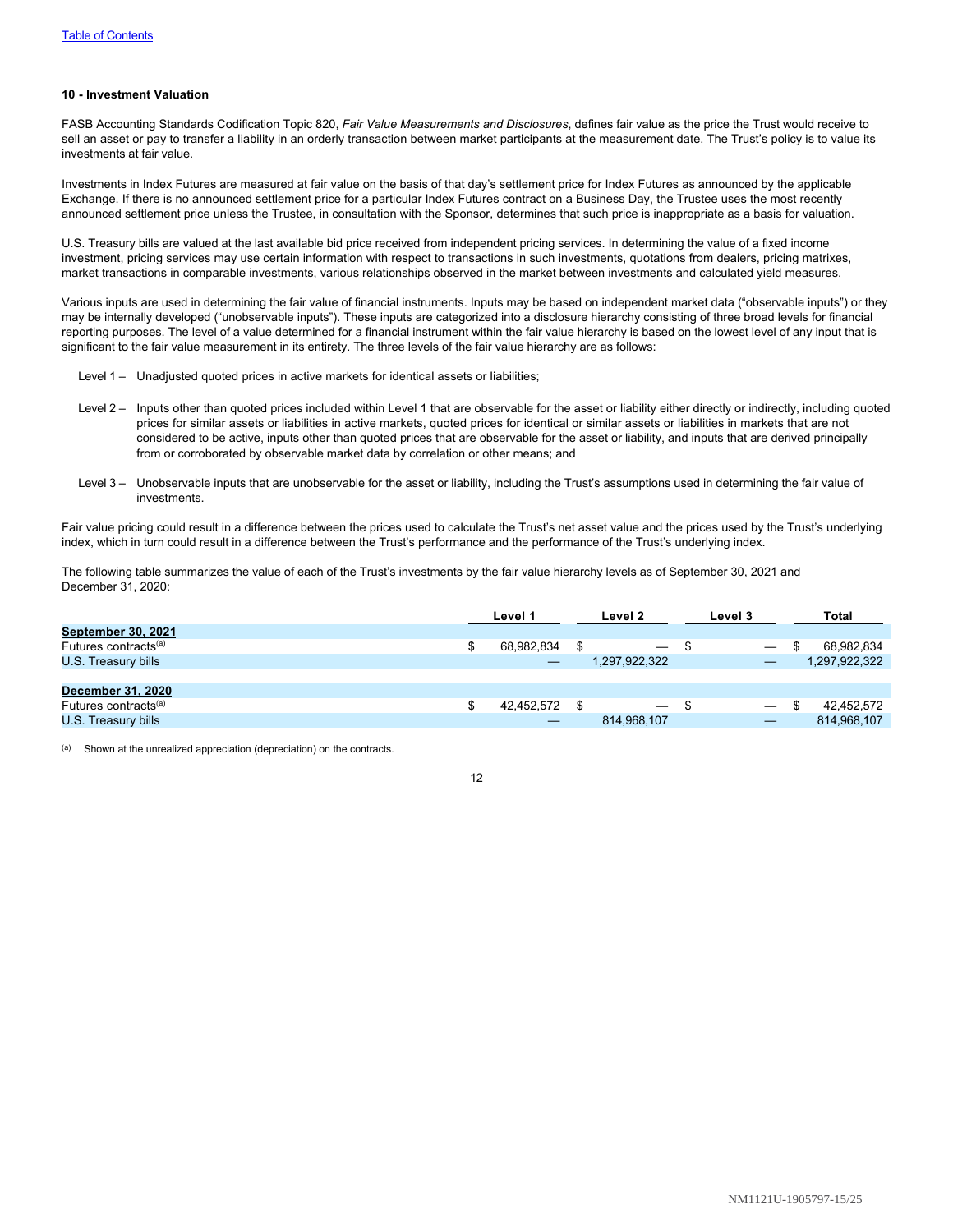# <span id="page-15-0"></span>**Item 2. Management**'**s Discussion and Analysis of Financial Condition and Results of Operations**

*This information should be read in conjunction with the financial statements and notes to financial statements included in Item 1 of Part I of this Form 10*‑*Q. The discussion and analysis that follows may contain statements that relate to future events or future performance. In some cases, such forward*‑*looking statements can be identified by terminology such as "may," "should," "could," "expect," "plan," "anticipate," "believe," "estimate," "predict," "potential" or the negative of these terms or other comparable terminology. These statements are only predictions. Actual events or results may differ materially. These statements are based upon certain assumptions and analyses made by the Sponsor on the basis of its perception of historical trends, current conditions and expected future developments, as well as other factors it believes are appropriate in the circumstances. Whether or not actual results and developments will conform to the Sponsor's expectations and predictions, however, is subject to a number of risks and uncertainties, including the special considerations discussed below, general economic, market and business conditions, changes in laws or regulations, including those concerning taxes, made by governmental authorities or regulatory bodies, and other world economic and political developments. Although the Sponsor does not make forward looking statements unless it believes it has a reasonable basis for doing so, the Sponsor cannot guarantee their accuracy. Except* as required by applicable disclosure laws, none of the Trust, the Sponsor, the Advisor, the Trustee or the Delaware Trustee is under a duty to update any of *the forward*‑*looking statements to conform such statements to actual results or to a change in expectations or predictions.*

# **Introduction**

The iShares S&P GSCI™ Commodity-Indexed Trust (the "Trust") is a Delaware statutory trust that issues units of beneficial interest ("Shares") representing fractional undivided beneficial interests in its net assets. The Trust holds long positions in exchange-traded index futures contracts of various expirations, ("Index Futures") on the S&P GSCI™ Excess Return Index (the "S&P GSCI-ER"), together with cash, U.S. Treasury securities or other short-term securities and similar securities that are eligible as margin deposits for the Trust's Index Futures positions, referred to as "Collateral Assets." The Index Futures held by the Trust are listed on the Chicago Mercantile Exchange (the "CME"). The Trust seeks to track the results of a fully collateralized investment in futures contracts on an index composed of a diversified group of commodities futures. The Trust seeks to track the investment returns of the S&P GSCI™ Total Return Index (the "Index") before payment of the Trust's expenses and liabilities.

iShares Delaware Trust Sponsor LLC, a Delaware limited liability company, is the sponsor of the Trust (the "Sponsor"). BlackRock Institutional Trust Company, N.A. is the "Trustee" of the Trust. The Trust is a commodity pool, as defined in the Commodity Exchange Act (the "CEA") and the applicable regulations of the Commodity Futures Trading Commission (the "CFTC"), and is operated by the Sponsor, a commodity pool operator registered with the CFTC. BlackRock Fund Advisors (the "Advisor"), an indirect subsidiary of BlackRock, Inc., serves as the commodity trading advisor of the Trust and is registered with the CFTC. The Trust is not an investment company registered under the Investment Company Act of 1940, as amended. The Trust has delegated day-to-day administration of the Trust to the Trustee. The Trustee has delegated certain day-to-day administrative functions of the Trustee to State Street Bank and Trust Company (the "Trust Administrator"). Wilmington Trust Company, a Delaware trust company, serves as the "Delaware Trustee" of the Trust.

The Trust intends to offer Shares on a continuous basis. The Trust issues and redeems Shares only in one or more blocks of 50,000 Shares ("Baskets"). Only institutions that enter into an agreement with the Trust to become "Authorized Participants" may purchase or redeem Baskets, in exchange for Index Futures and Collateral Assets with an aggregate value equal to the net asset value per Share, or "NAV" of the Shares being purchased or redeemed.

Owners of beneficial interests in Shares ("Shareholders") who are not Authorized Participants have no right to redeem their Shares. In order to liquidate their investment in the Shares, Shareholders who are not Authorized Participants must generally sell their Shares in the secondary market, assuming that demand for their Shares exists. The price obtained by the Shareholders for the Shares may be less than the NAV of those Shares.

Shares of the Trust trade on NYSE Arca, Inc. ("NYSE Arca") under the ticker symbol GSG.

# **Valuation of Index Futures**; **Computation of the Trust**'**s Net Asset Value**

The Sponsor has the exclusive authority to determine the net asset value of the Trust and the NAV, which it has delegated to the Trustee under the Trust Agreement. The Trustee determines the net asset value of the Trust and the NAV as of 4:00 p.m. (New York time), on each Business Day on which NYSE Arca is open for regular trading, as soon as practicable after that time. A "Business Day" is a day (1) on which none of the following occurs: (a) NYSE Arca is closed for regular trading, (b) the Exchange is closed for regular trading or (c) the Federal Reserve wire transfer system is closed for cash wire transfers, or (2) that the Trustee determines that it is able to conduct business.

The Trustee values the Trust's long positions in Index Futures on the basis of that day's settlement prices for the Index Futures held by the Trust as announced by the applicable Exchange. The value of the Trust's positions in any particular Index Futures contract equals the product of (1) the number of such Index Futures contracts owned by the Trust, (2) the settlement price of such Index Futures contract on the date of calculation and (3) the multiplier of such Index Futures contract. If there is no announced settlement price for a particular Index Futures contract on a Business Day, the Trustee uses the most recently announced settlement price unless the Trustee, in consultation with the Sponsor, determines that such price is inappropriate as a basis for valuation. The daily settlement price for each Index Futures contract currently held by the Trust is established on each trading day, generally at 2:40 p.m. (New York time), by the CME Group Inc., and its designed contract markets, including the CME, CBOT (Board of Trade of the City of Chicago, Inc.), NYMEX (New York Mercantile Exchange), COMEX and KCBT (the "CME Group") staff.

The Trustee values all other holdings of the Trust at (1) its current market value, if quotations for such property are readily available or (2) its fair value, as reasonably determined by the Trustee, if the current market value cannot be determined.

Once the value of the Index Futures, Collateral Assets of the Trust and interest earned on the Trust's Collateral Assets has been determined, the Trustee subtracts all accrued expenses and liabilities of the Trust as of the time of calculation in order to calculate the net asset value of the Trust.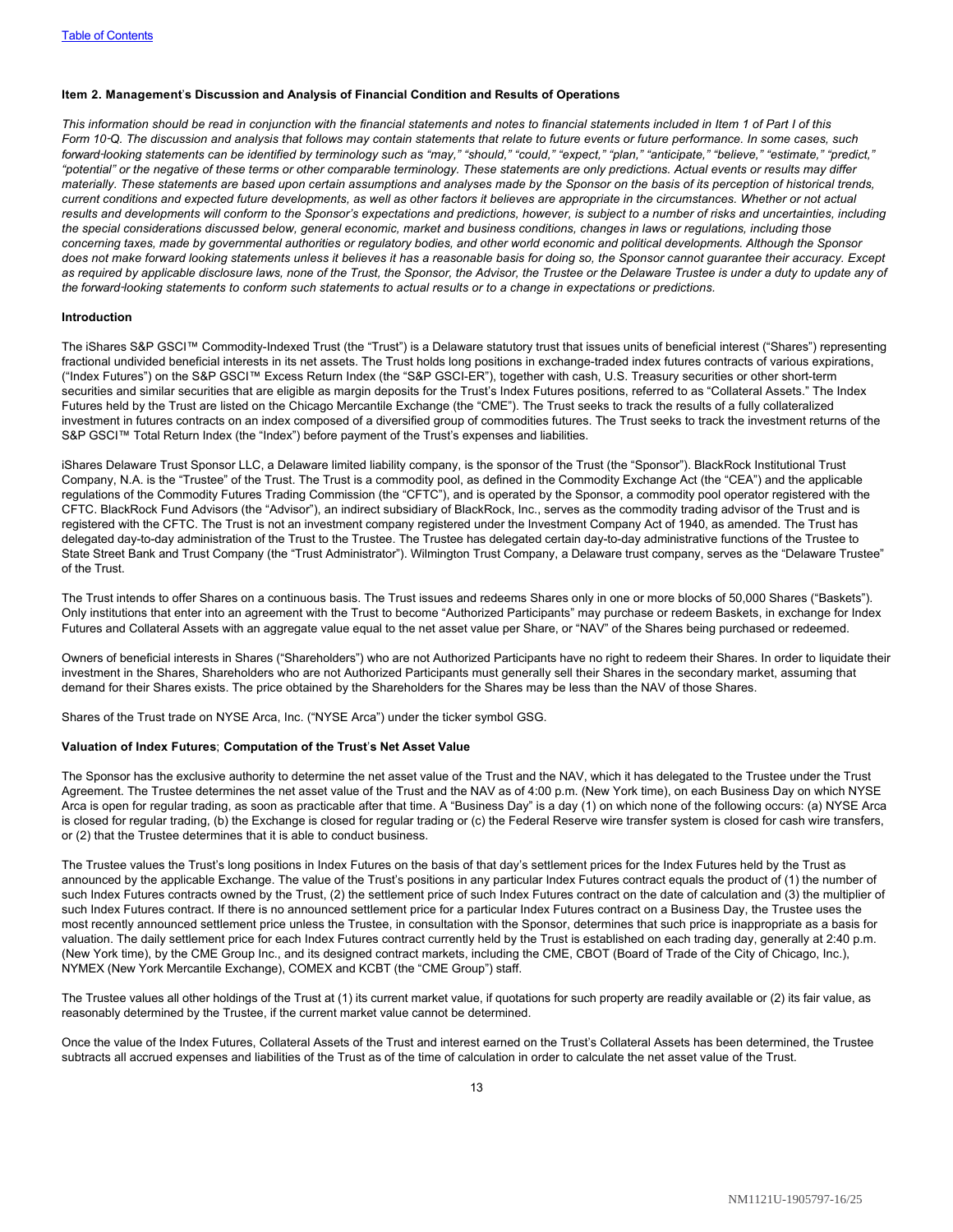Once the net asset value of the Trust has been calculated, the Trustee determines the NAV by dividing the net asset value of the Trust by the number of Shares outstanding at the time the calculation is made. Any changes to the NAV that may result from creation and redemption activity are not reflected in the NAV calculations for purposes of the Trust's operations until the Business Day following the Business Day on which they occur, but are reflected in the Trust's financial statements as of such first Business Day. Creation and redemption orders received after 2:40 p.m. (New York time) are not deemed to be received, and the related creation or redemption will not be deemed to occur, until the following Business Day. Subject to the approval of the Trustee, Baskets may be created solely for cash, but the related creation orders will be deemed received as of the following Business Day unless received by 10:00 a.m. (New York time). Orders are expected to settle by 11:00 a.m. (New York time) on the Business Day following the Business Day on which such orders are deemed to be received.

# **Results of Operations**

#### *The Quarter Ended September 30, 2021*

The Trust's net asset value decreased from \$1,359,450,396 at June 30, 2021 to \$1,316,939,595 at September 30, 2021. The decrease in the Trust's net asset value resulted primarily from a net decrease in the number of outstanding Shares, which fell from 84,550,000 Shares at June 30, 2021 to 78,100,000 Shares at September 30, 2021, a consequence of 1,400,000 Shares (28 Baskets) being created and 7,850,000 Shares (157 Baskets) being redeemed during the quarter. This decrease was offset by a net increase in net assets resulting from operations.

The 4.85% increase in the NAV from \$16.08 at June 30, 2021 to \$16.86 at September 30, 2021 is directly related to the 5.10% increase in the settlement price for the Index Futures. The NAV increased slightly less than the settlement price for the Index Futures on a percentage basis due to the Sponsor's fees and brokerage commissions.

Net increase in net assets resulting from operations for the quarter ended September 30, 2021 was \$60,122,626, resulting from a net investment loss of \$2,710,384 and a net realized and unrealized gain of \$62,833,010. For the quarter ended September 30, 2021, the Trust had a net realized and unrealized gain of \$49,494 on short-term investments and a net realized and unrealized gain of \$62,783,516 on futures contracts. Other than the Sponsor's fees of \$2,482,274 and brokerage commissions and fees of \$322,517, the Trust had no expenses during the quarter.

#### *The Nine-Month Period Ended September 30, 2021*

The Trust's net asset value increased from \$827,346,620 at December 31, 2020 to \$1,316,939,595 at September 30, 2021. The increase in the Trust's net asset value resulted primarily from a net increase in net assets resulting from operations. The Trust's net asset value also benefitted from an increase in the number of outstanding Shares, which rose from 67,250,000 Shares at December 31, 2020 to 78,100,000 Shares at September 30, 2021, a consequence of 27,900,000 Shares (558 Baskets) being created and 17,050,000 Shares (341 Baskets) being redeemed during the period.

The 37.07% increase in the NAV from \$12.30 at December 31, 2020 to \$16.86 at September 30, 2021 is directly related to the 38.08% increase in the settlement price for the Index Futures. The NAV increased slightly less than the settlement price for the Index Futures on a percentage basis due to the Sponsor's fees and brokerage commissions.

Net increase in net assets resulting from operations for the period was \$352,712,242, resulting from a net investment loss of \$7,493,141 and a net realized and unrealized gain of \$360,205,383. For the nine months ended September 30, 2021, the Trust had a net realized and unrealized loss of \$21,513 on short-term investments and a net realized and unrealized gain of \$360,226,896 on futures contracts. Other than the Sponsor's fees of \$6,783,239 and brokerage commissions and fees of \$1,000,308, the Trust had no expenses during the period.

# **Liquidity and Capital Resources**

The Trust's assets as of September 30, 2021 consist of Index Futures and Collateral Assets used to satisfy applicable margin requirements for those Index Futures positions. The Trust does not anticipate any further need for liquidity, because creations and redemptions of Shares generally occur in-kind and ordinary expenses are met by cash on hand. Interest earned on the assets posted as collateral is paid to the Trust and is used to pay the Sponsor's fees and purchase additional Index Futures and Collateral Assets, or, in the discretion of the Sponsor, distributed to Shareholders. In exchange for a fee based on the net asset value of the Trust, the Sponsor has assumed most of the ordinary expenses incurred by the Trust. In the case of an extraordinary expense and/or insufficient interest income to cover ordinary expenses, however, the Trust could be forced to liquidate its positions in Index Futures and Collateral Assets to pay such expenses. As of September 30, 2021, the market for Index Futures had not developed significant liquidity and the Trust represented substantially all of the long-side open interest in Index Futures. In addition, it is expected that Goldman Sachs & Co. LLC or its accountholders may represent, directly or indirectly, a substantial portion of the short-side interest in such market. The existence of such a limited number of market participants could cause or exacerbate losses to the Trust if the Trust were required to liquidate its Index Futures positions.

The Sponsor is unaware of any other trends, demands, conditions or events that are reasonably likely to result in material changes to the Trust's liquidity needs.

Because the Trust trades Index Futures, its capital is at risk due to changes in the value of the Index Futures or other assets (market risk) or the inability of counterparties to perform (credit risk).

#### *Market Risk*

The Trust holds Index Futures positions and Collateral Assets to satisfy applicable margin requirements on those Index Futures positions. Because of this limited diversification of the Trust's assets, fluctuations in the value of the Index Futures are expected to directly affect the value of the Shares. The value of the Index Futures is expected to track generally the S&P GSCI-ER, although this correlation may not be exact. The S&P GSCI-ER, in turn, reflects the value of a diversified group of commodities. The Trust's exposure to market risk will be influenced by a number of factors, including the lack of liquidity of the Index Futures market and activities of other market participants.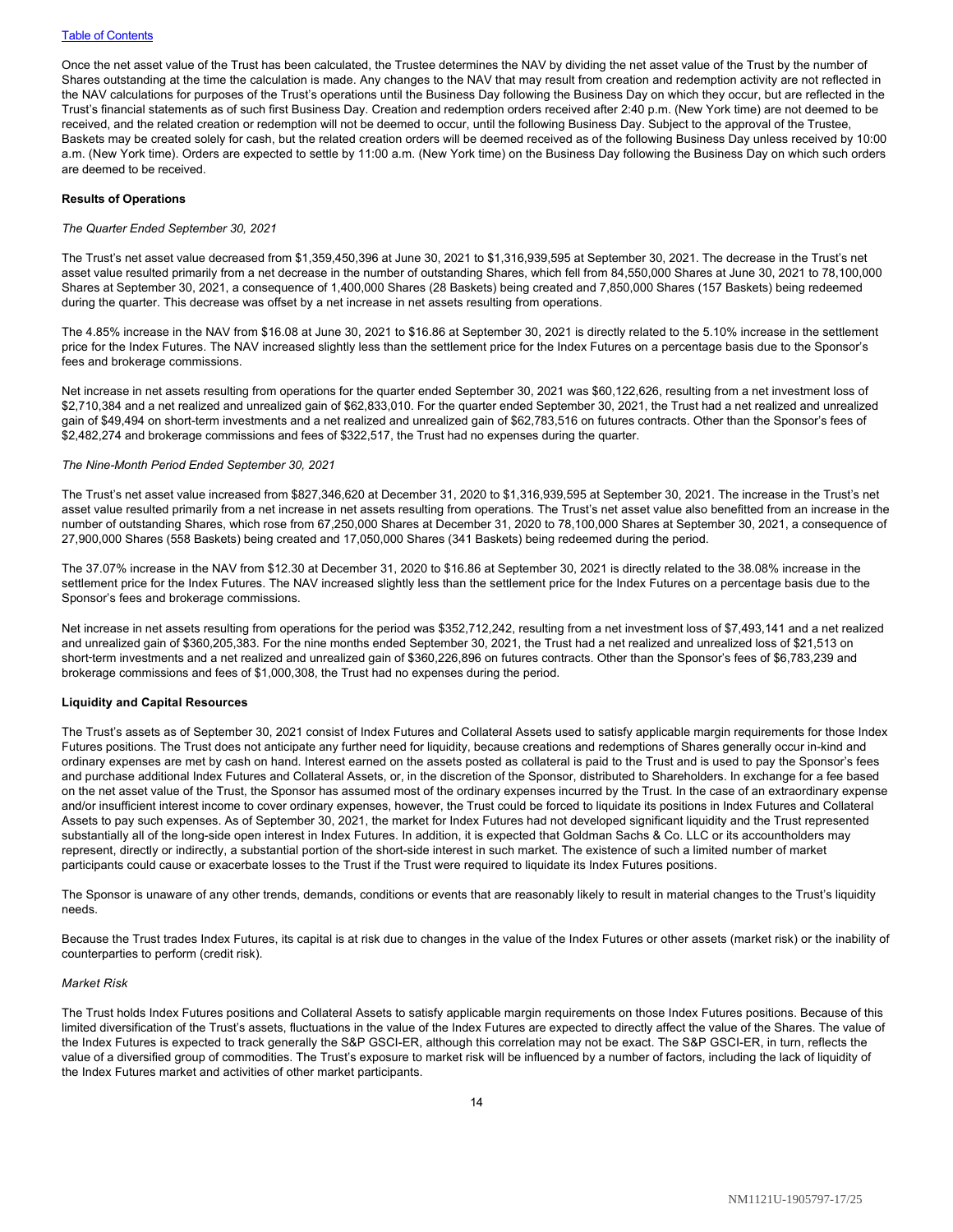# *Credit Risk*

When the Trust purchases or holds Index Futures, it is exposed to the credit risk of a default by the CME's clearing house, which serves as the counterparty to each Index Futures position, and of a default by its futures commission merchant, or Clearing FCM. In the case of such a default, the Trust may be unable to recover amounts due to it on its Index Futures positions and Collateral Assets posted as margin. The Trust is also exposed to credit risk as a result of its ownership of U.S. Treasury bills.

# **Off-Balance Sheet Arrangements and Contractual Obligations**

The Trust does not use and is not expected to use special purpose entities to facilitate off-balance sheet financing arrangements. The Trust does not have and is not expected to have loan guarantee arrangements or other off-balance sheet arrangements of any kind other than agreements entered into in the normal course of business, which may include indemnification provisions related to certain risks service providers undertake in performing services that are in the interest of the Trust. While the Trust's exposure under such indemnification provisions cannot be estimated, these general business indemnifications are not expected to have a material impact on the Trust's financial position.

# **Critical Accounting Policies**

The financial statements and accompanying notes are prepared in accordance with accounting principles generally accepted in the United States of America. The preparation of these financial statements relies on estimates and assumptions that impact the Trust's financial position and results of operations. These estimates and assumptions affect the Trust's application of accounting policies. In addition, please refer to Note 2 to the financial statements of the Trust for further discussion of the Trust's accounting policies.

#### <span id="page-17-0"></span>**Item 3. Quantitative and Qualitative Disclosures About Market Risk**

#### *Quantitative Disclosure*

The Trust is exposed to commodity price risk through the Trust's holdings of Index Futures. The following table provides information about the Trust's futures contract positions, which are sensitive to changes in commodity prices. As of September 30, 2021, the Trust's open Index Futures positions (long) were as follows:

| Number of contracts:                 | 52.757          |
|--------------------------------------|-----------------|
| Expiration date:                     | December 2021   |
| Weighted-average price per contract: | 236.45          |
| Notional amount (fair value):        | \$1.316.397.940 |

The notional amount is calculated using the settlement price for the Index Futures on the CME on September 30, 2021, which was \$249.52 per contract, and the \$100 multiplier applicable under the contract terms.

The Trust has non-trading market risk as a result of investing in short-term U.S. Treasury bills and such market risk is expected to be immaterial.

#### *Qualitative Disclosure*

As described herein, the Trust seeks to track the results of a fully collateralized investment in futures contracts on an index composed of a diversified group of commodities futures. The Trust seeks to track the investment returns of the Index before payment of the Trust's expenses and liabilities. The Index itself is intended to reflect the performance of a diversified group of physical commodities, including energy commodities, precious and industrial metal commodities, agricultural commodities and livestock commodities. The Trust obtains this exposure to commodity prices through the Trust's Index Futures positions. As a result, fluctuations in the value of the Trust's Index Futures are expected to directly affect the value of the Shares.

The Trust will not engage in any activities designed to obtain a profit from, or ameliorate losses caused by, changes in the level of the Index or the S&P GSCI-ER, or the value of any Collateral Assets. The Trust's exposure to market risk may be influenced by a number of factors, including the lack of liquidity of the Index Futures market and activities of other market participants.

#### <span id="page-17-1"></span>**Item 4. Controls and Procedures**

The duly authorized officers of the Sponsor performing functions equivalent to those a principal executive officer and principal financial officer of the Trust would perform if the Trust had any officers, with the participation of the Trustee, have evaluated the effectiveness of the Trust's disclosure controls and procedures, and have concluded that the disclosure controls and procedures of the Trust were effective as of the end of the period covered by this report to provide reasonable assurance that information required to be disclosed in the reports that the Trust files or submits under the Securities Exchange Act of 1934, as amended, is recorded, processed, summarized and reported, within the time periods specified in the applicable rules and forms, and that it is accumulated and communicated to the duly authorized officers of the Sponsor performing functions equivalent to those a principal executive officer and principal financial officer of the Trust would perform if the Trust had any officers, as appropriate to allow timely decisions regarding required disclosure.

There are inherent limitations to the effectiveness of any system of disclosure controls and procedures, including the possibility of human error and the circumvention or overriding of the controls and procedures.

There were no changes in the Trust's internal control over financial reporting that occurred during the period covered by this report that have materially affected, or are reasonably likely to materially affect, the Trust's internal control over financial reporting.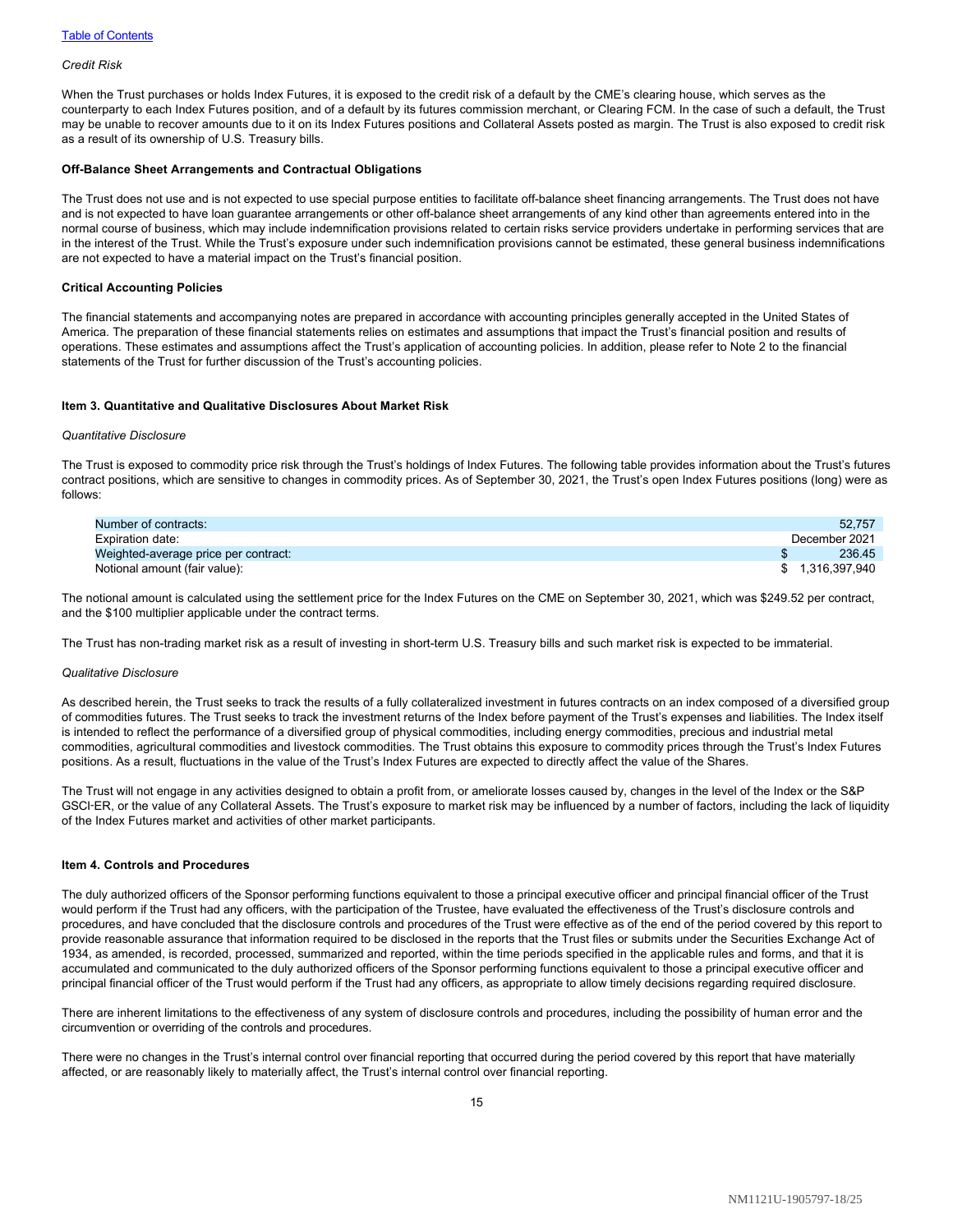# <span id="page-18-1"></span><span id="page-18-0"></span>**Item 1. Legal Proceedings**

None.

# <span id="page-18-2"></span>**Item 1A. Risk Factors**

There have been no material changes to the Risk Factors last reported under Part I, Item 1A of the registrant's Annual Report on Form 10-K for the year ended December 31, 2020, filed with the Securities and Exchange Commission on March 1, 2021.

# <span id="page-18-3"></span>**Item 2. Unregistered Sales of Equity Securities and Use of Proceeds**

- a) None.
- b) Not applicable.
- c) 7,850,000 Shares (157 Baskets) were redeemed during the quarter ended September 30, 2021.

|                      | <b>Total Number of Shares</b> |                                |
|----------------------|-------------------------------|--------------------------------|
| Period               | Redeemed                      | <b>Average Price Per Share</b> |
| 07/01/21 to 07/31/21 | 2.950.000                     | 15.98                          |
| 08/01/21 to 08/31/21 | 1.700.000                     | 15.51                          |
| 09/01/21 to 09/30/21 | 3.200.000                     | 16.21                          |
| Total                | 7,850,000                     | 15.99                          |

# <span id="page-18-4"></span>**Item 3. Defaults Upon Senior Securities**

None.

# <span id="page-18-5"></span>**Item 4. Mine Safety Disclosures**

Not applicable.

# <span id="page-18-6"></span>**Item 5. Other Information**

None.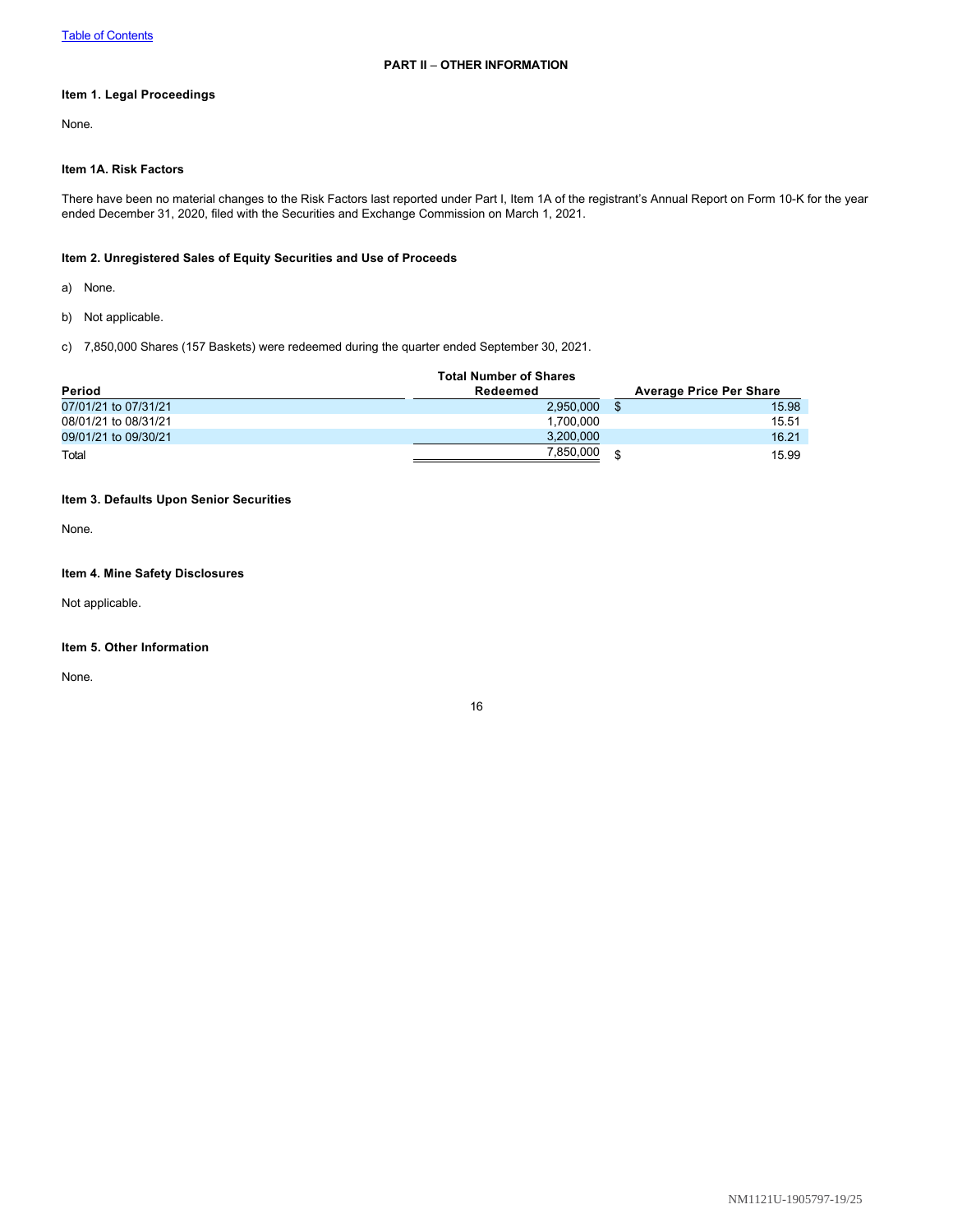# [Table of Contents](#page-1-0)

# <span id="page-19-0"></span>**Item 6. Exhibits**

| <b>Exhibit No.</b> | <b>Description</b>                                                                                                                                                                            |
|--------------------|-----------------------------------------------------------------------------------------------------------------------------------------------------------------------------------------------|
| 3.1                | Restated Certificate of Trust of iShares® S&P GSCI™ Commodity-Indexed Trust is incorporated by reference to Exhibit 3.1(i) of<br>registrant's Current Report on Form 8-K filed on May 9, 2007 |
| 4.1                | Third Amended and Restated Trust Agreement is incorporated by reference to Exhibit 4.1 of registrant's Registration<br>Statement No. 333-193156 filed on January 2, 2014                      |
| 4.2                | Authorized Participant Agreement is incorporated by reference to Exhibit 4.2 of registrant's Current Report on Form 8-K filed on<br>November 29, 2013                                         |
| 10.1               | Investment Advisory Agreement is incorporated by reference to Exhibit 10.1 of registrant's Registration Statement No. 333-193156 filed on<br><b>January 2, 2014</b>                           |
| 10.2               | Sublicense Agreement is incorporated by reference to Exhibit 10.2 of registrant's Registration Statement No. 333-126810 filed on<br>May 26, 2006                                              |
| 10.3               | Futures and Options Account Agreement is incorporated by reference to Exhibit 10.3 of registrant's Registration Statement No.<br>333-193156 filed on January 2, 2014                          |
| 10.4               | Master Services Agreement is incorporated by reference to Exhibit 10.4 of registrant's Registration Statement No. 333-254992 filed on<br>May 24, 2021                                         |
| 10.5               | Service Module for Custodial Services is incorporated by reference to Exhibit 10.5 of registrant's Registration Statement No. 333-254992<br>filed on May 24, 2021                             |
| 10.6               | Service Module for Fund Administration and Accounting Services is incorporated by reference to Exhibit 10.6 of registrant's Registration<br>Statement No. 333-254992 filed on May 24, 2021    |
| 10.7               | Control Agreement is incorporated by reference to Exhibit 10.7 of registrant's Post-Effective amendment No. 1 to Registration<br>Statement No. 333-193156 filed on April 2, 2014              |
| 31.1               | Certification by Principal Executive Officer Pursuant to Rule 13a-14(a) under the Securities Exchange Act of 1934, as amended                                                                 |
| 31.2               | Certification by Principal Financial Officer Pursuant to Rule 13a-14(a) under the Securities Exchange Act of 1934, as amended                                                                 |
| 32.1               | Certification by Principal Executive Officer Pursuant to 18 U.S.C. Section 1350, as Adopted Pursuant to Section 906 of the<br>Sarbanes-Oxley Act of 2002                                      |
| 32.2               | Certification by Principal Financial Officer Pursuant to 18 U.S.C. Section 1350, as Adopted Pursuant to Section 906 of the<br><b>Sarbanes-Oxley Act of 2002</b>                               |
| 101.INS            | Inline XBRL Instance Document - the instance document does not appear in the Interactive Data File because its XBRL tags are<br>embedded within the Inline XBRL document.                     |
| 101.SCH            | Inline XBRL Taxonomy Extension Schema Document                                                                                                                                                |
| 101.CAL            | Inline XBRL Taxonomy Extension Calculation Linkbase Document                                                                                                                                  |
| 101.DEF            | Inline XBRL Taxonomy Extension Definition Linkbase Document                                                                                                                                   |
| 101.LAB            | Inline XBRL Taxonomy Extension Label Linkbase Document                                                                                                                                        |
| 101.PRE            | Inline XBRL Taxonomy Extension Presentation Linkbase Document                                                                                                                                 |
|                    |                                                                                                                                                                                               |

104 Cover Page Interactive Data File included as Exhibit 101 (embedded within the Inline XBRL document)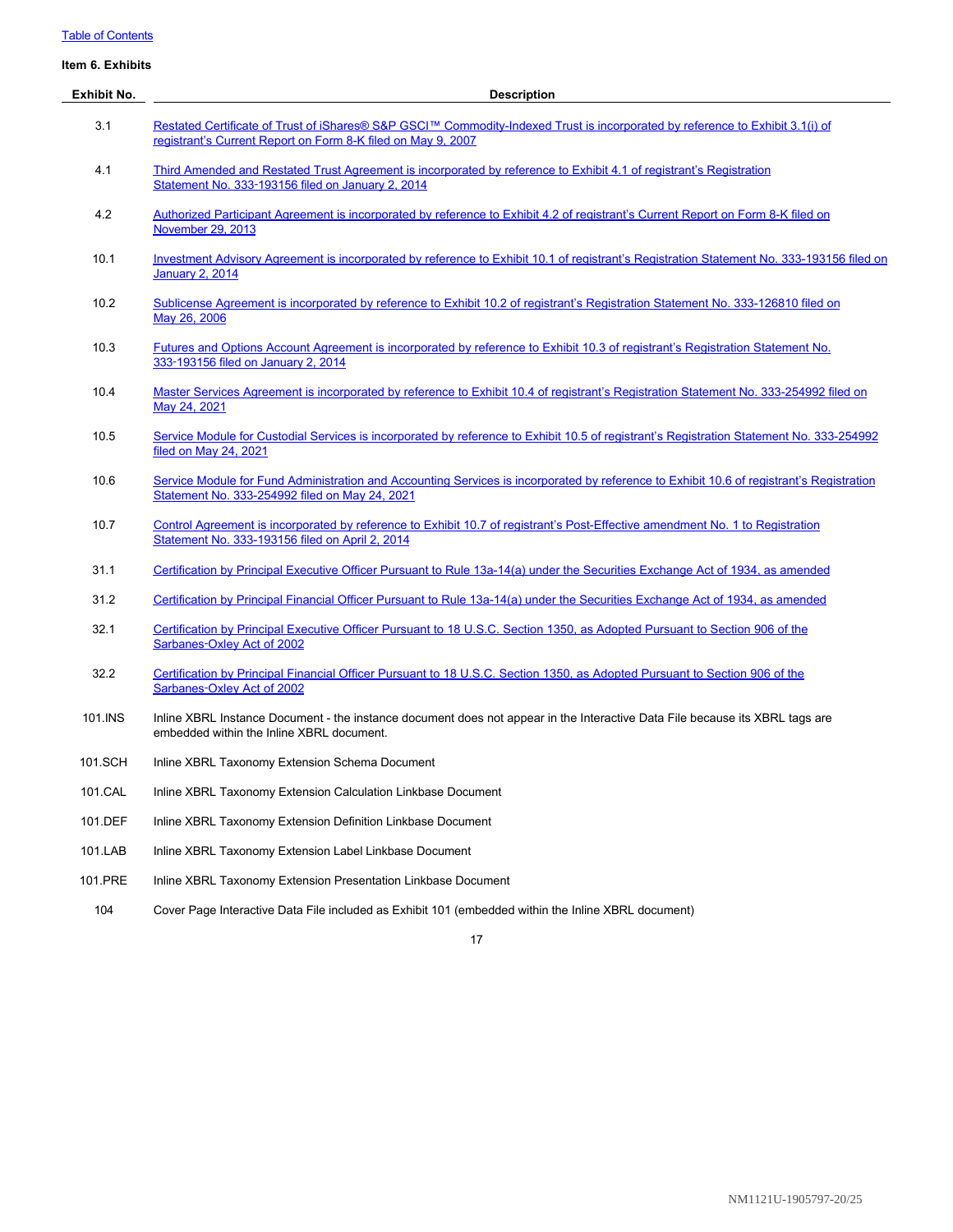# <span id="page-20-0"></span>**SIGNATURES**

Pursuant to the requirements of the Securities Exchange Act of 1934, the registrant has duly caused this report to be signed on its behalf by the undersigned in the capacities\* indicated, thereunto duly authorized.

iShares Delaware Trust Sponsor LLC, Sponsor of the iShares S&P GSCI™ Commodity-Indexed Trust (registrant)

/s/ Paul Lohrey **Paul Lohrey Director, President and Chief Executive Officer (Principal executive officer)**

Date: November 3, 2021

/s/ Trent Walker **Trent Walker Chief Financial Officer (Principal financial and accounting officer)**

Date: November 3, 2021

\* The registrant is a trust and the persons are signing in their respective capacities as officers of iShares Delaware Trust Sponsor LLC, the Sponsor of the registrant.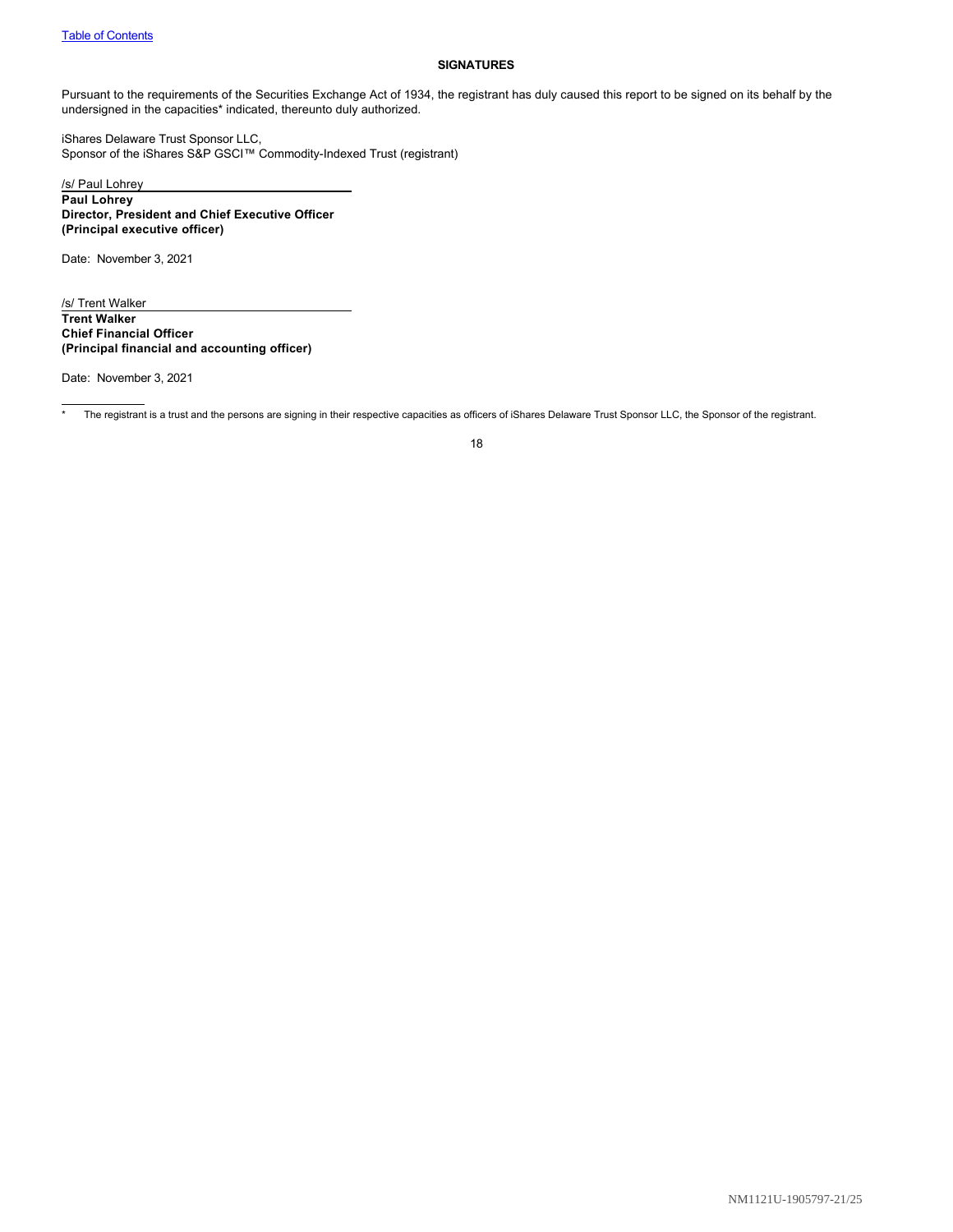<span id="page-21-0"></span>I, Paul Lohrey, certify that:

- 1. I have reviewed this report on Form 10-Q of iShares S&P GSCI™ Commodity-Indexed Trust;
- 2. Based on my knowledge, this report does not contain any untrue statement of a material fact or omit to state a material fact necessary to make the statements made, in light of the circumstances under which such statements were made, not misleading with respect to the period covered by this report;
- 3. Based on my knowledge, the financial statements, and other financial information included in this report, fairly present in all material respects the financial condition, results of operations and cash flows of the registrant as of, and for, the periods presented in this report;
- 4. The registrant's other certifying officer and I are responsible for establishing and maintaining disclosure controls and procedures (as defined in Exchange Act Rules 13a-15(e) and 15d-15(e)) and internal control over financial reporting (as defined in Exchange Act Rules 13a‑15(f) and 15d‑15(f)) for the registrant and have:
	- a) Designed such disclosure controls and procedures, or caused such disclosure controls and procedures to be designed under our supervision, to ensure that material information relating to the registrant, including its consolidated subsidiaries, is made known to us by others within those entities, particularly during the period in which this report is being prepared;
	- b) Designed such internal control over financial reporting, or caused such internal control over financial reporting to be designed under our supervision, to provide reasonable assurance regarding the reliability of financial reporting and the preparation of financial statements for external purposes in accordance with generally accepted accounting principles;
	- c) Evaluated the effectiveness of the registrant's disclosure controls and procedures and presented in this report our conclusions about the effectiveness of the disclosure controls and procedures, as of the end of the period covered by this report based on such evaluation; and
	- d) Disclosed in this report any change in the registrant's internal control over financial reporting that occurred during the registrant's most recent fiscal quarter (the registrant's fourth fiscal quarter in the case of an annual report) that has materially affected, or is reasonably likely to materially affect, the registrant's internal control over financial reporting; and
- 5. The registrant's other certifying officer and I have disclosed, based on our most recent evaluation of internal control over financial reporting, to the registrant's auditors and the audit committee of the registrant's board of directors (or persons performing the equivalent functions):
	- a) All significant deficiencies and material weaknesses in the design or operation of internal control over financial reporting which are reasonably likely to adversely affect the registrant's ability to record, process, summarize and report financial information; and
	- b) Any fraud, whether or not material, that involves management or other employees who have a significant role in the registrant's internal control over financial reporting.

Date: November 3, 2021

/s/ Paul Lohrey **Paul Lohrey President and Chief Executive Officer (Principal executive officer)**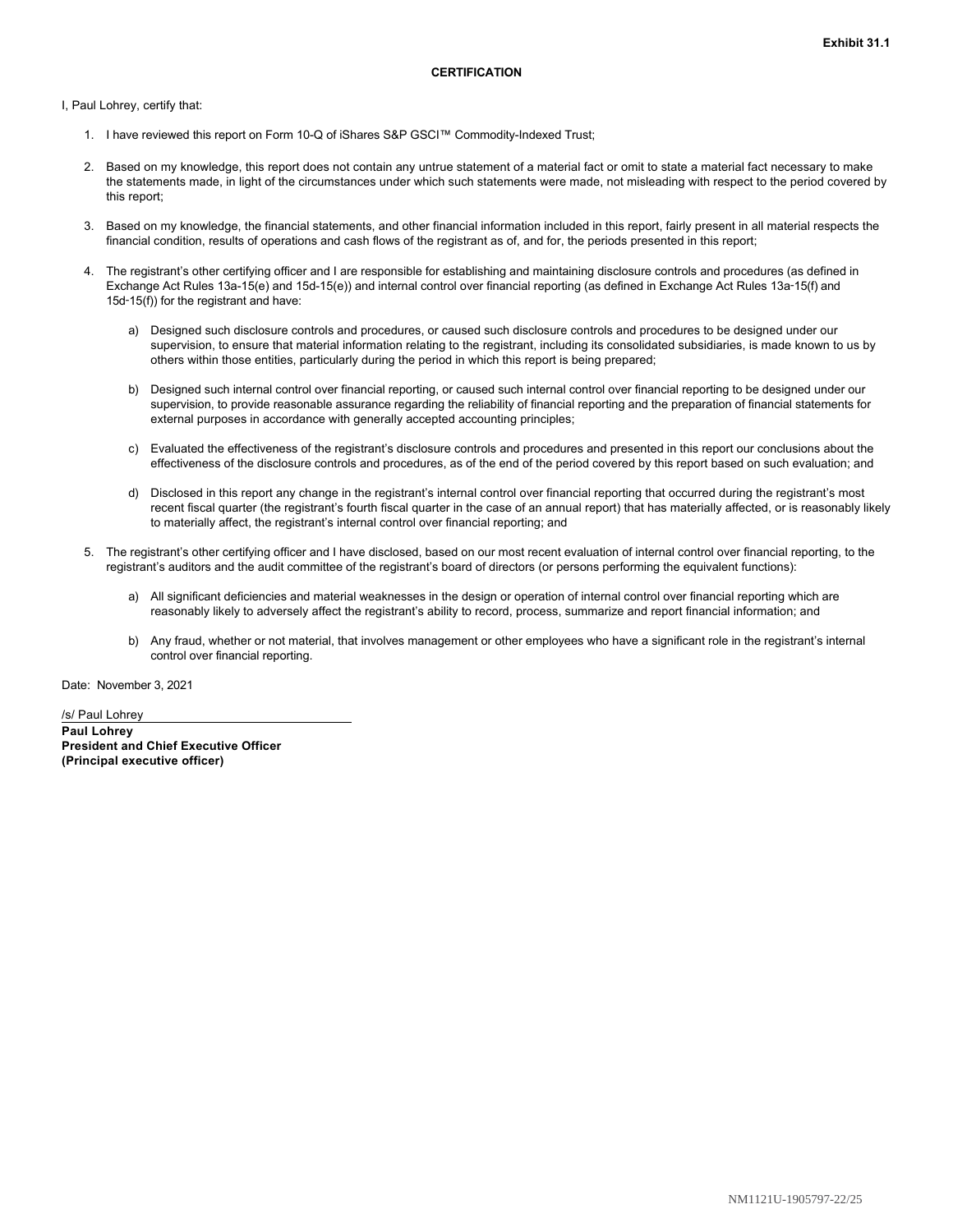# **CERTIFICATION**

<span id="page-22-0"></span>I, Trent Walker, certify that:

- 1. I have reviewed this report on Form 10-Q of iShares S&P GSCI™ Commodity-Indexed Trust;
- 2. Based on my knowledge, this report does not contain any untrue statement of a material fact or omit to state a material fact necessary to make the statements made, in light of the circumstances under which such statements were made, not misleading with respect to the period covered by this report;
- 3. Based on my knowledge, the financial statements, and other financial information included in this report, fairly present in all material respects the financial condition, results of operations and cash flows of the registrant as of, and for, the periods presented in this report;
- 4. The registrant's other certifying officer and I are responsible for establishing and maintaining disclosure controls and procedures (as defined in Exchange Act Rules 13a-15(e) and 15d-15(e)) and internal control over financial reporting (as defined in Exchange Act Rules 13a-15(f) and 15d‑15(f)) for the registrant and have:
	- a) Designed such disclosure controls and procedures, or caused such disclosure controls and procedures to be designed under our supervision, to ensure that material information relating to the registrant, including its consolidated subsidiaries, is made known to us by others within those entities, particularly during the period in which this report is being prepared;
	- b) Designed such internal control over financial reporting, or caused such internal control over financial reporting to be designed under our supervision, to provide reasonable assurance regarding the reliability of financial reporting and the preparation of financial statements for external purposes in accordance with generally accepted accounting principles;
	- c) Evaluated the effectiveness of the registrant's disclosure controls and procedures and presented in this report our conclusions about the effectiveness of the disclosure controls and procedures, as of the end of the period covered by this report based on such evaluation; and
	- d) Disclosed in this report any change in the registrant's internal control over financial reporting that occurred during the registrant's most recent fiscal quarter (the registrant's fourth fiscal quarter in the case of an annual report) that has materially affected, or is reasonably likely to materially affect, the registrant's internal control over financial reporting; and
- 5. The registrant's other certifying officer and I have disclosed, based on our most recent evaluation of internal control over financial reporting, to the registrant's auditors and the audit committee of the registrant's board of directors (or persons performing the equivalent functions):
	- a) All significant deficiencies and material weaknesses in the design or operation of internal control over financial reporting which are reasonably likely to adversely affect the registrant's ability to record, process, summarize and report financial information; and
	- b) Any fraud, whether or not material, that involves management or other employees who have a significant role in the registrant's internal control over financial reporting.

Date: November 3, 2021

/s/ Trent Walker **Trent Walker Chief Financial Officer (Principal financial and accounting officer)**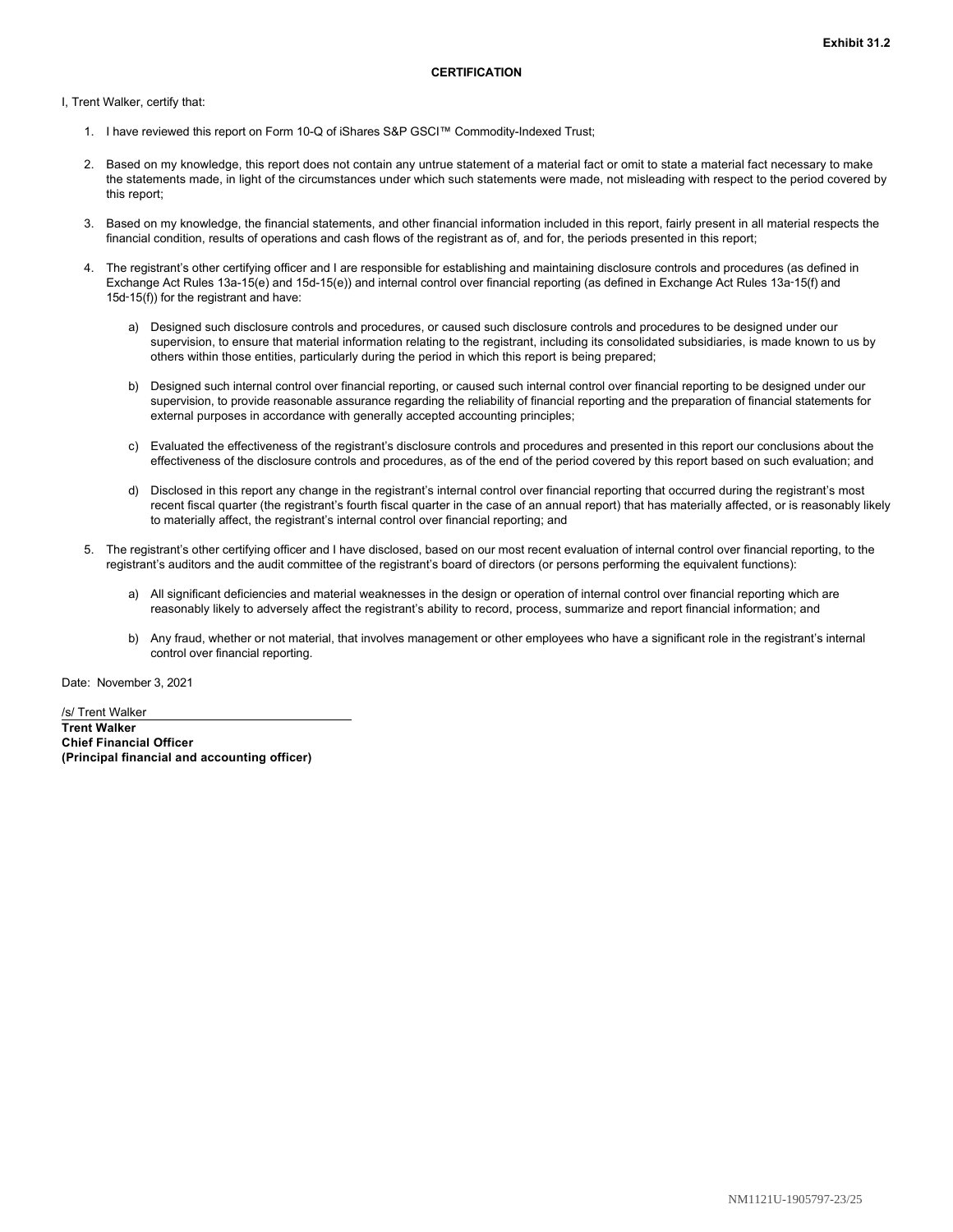# <span id="page-23-0"></span>**Certification Pursuant to 18 U.S.C. Section 1350, as Adopted Pursuant to Section 906 of the Sarbanes-Oxley Act of 2002**

In connection with the Quarterly Report of iShares S&P GSCI™ Commodity-Indexed Trust (the "Trust") on Form 10-Q for the period ended September 30, 2021 as filed with the Securities and Exchange Commission on the date hereof (the "Report"), I, Paul Lohrey, Chief Executive Officer of iShares Delaware Trust Sponsor LLC, the Sponsor of the Trust, certify, pursuant to 18 U.S.C. Section 1350, as adopted pursuant to Section 906 of the Sarbanes-Oxley Act of 2002, that:

- 1. The Report fully complies with the requirements of section 13(a) or 15(d) of the Securities Exchange Act of 1934, as amended; and
- 2. The information contained in the Report fairly presents, in all material respects, the financial condition and results of operations of the Trust.

It is not intended that this statement be deemed to be filed for purposes of the Securities Exchange Act of 1934.

Date: November 3, 2021

/s/ Paul Lohrey **Paul Lohrey\* President and Chief Executive Officer (Principal executive officer)**

The registrant is a trust and Mr. Lohrey is signing in his capacity as an officer of iShares Delaware Trust Sponsor LLC, the Sponsor of the registrant.